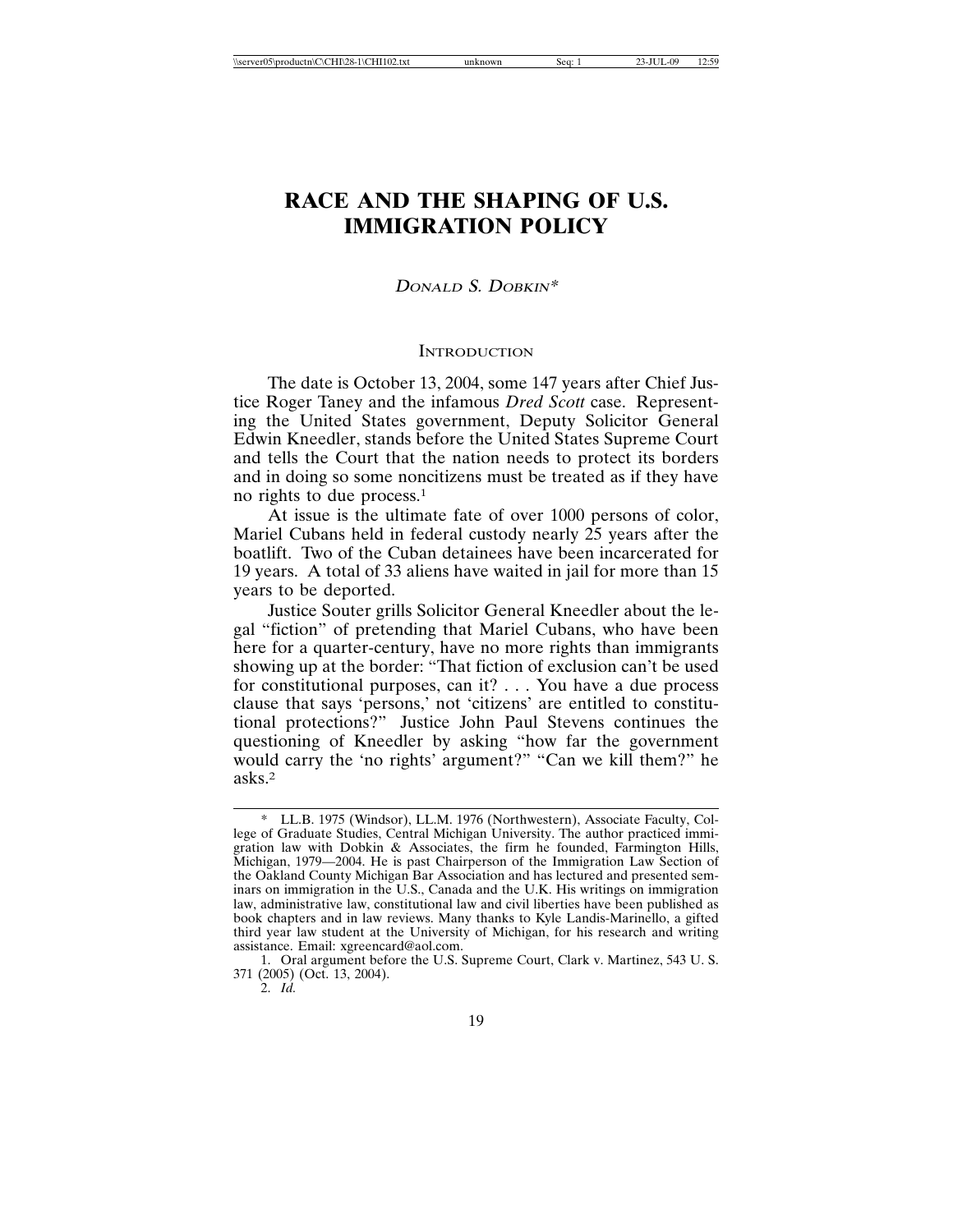Six miles away at the local Immigration and Naturalization Service ("INS")<sup>3</sup> office in Arlington, Virginia, things are not much better:

Dante would have been delighted by the Immigration and Naturalization Service waiting rooms. They would have provided him with a tenth Circle of Hell. There is something distinctly infernal about the spectacle of so many lost souls waiting around so hopelessly, mutually incomprehensible in virtually every language under the sun, each clutching a number from one of those ticket-issuing machines which may or may not be honored by the INS clerks before the end of the civil service working day. . . . [These] huddled masses accept this treatment with a horrible passivity. Perhaps it is imbued in them by eons of arbitrary government in their native lands. Only rarely is there a flurry of protest."4

Only a mile or so away from the Supreme Court, the House of Representatives—led by a hard-line Republican majority has just passed its version of the 2006 immigration bill, the Border Protection, Antiterrorism, and Illegal Immigration Reform Act of 2005 (H.R. 4437). The bill is all about enforcement and building fences, and it is silent on the issue of legalization of the estimated 12 million illegal aliens in the United States. The bill would make visitors to the United States who overstay their visas (currently a civil offense) even by a day, felons, subject to federal prosecution. An amendment to reduce the crime of over-staying to a misdemeanor was defeated. And seven million employers would be required to submit social security numbers and other information to a national database to verify the legal status of workers.

So now we have the imagery. Why the organized assault on immigrants? Could it be because they are largely persons of color? Is it anti-immigrant fervor or racist fervor or both? In order to probe these questions, one must recognize that the current assault on immigrant rights can only be explained by understanding the fundamental weaknesses in the underpinnings of support for immigrant rights and causes. In particular, one must understand the following factors, all of which have played—and continue to play—a large role in the formation of U.S. immigration policy:

a) The U.S. has provided no fundamental constitutional protection for immigrants, which has fostered blind judicial deference to administrative agency decisions against

<sup>3.</sup> Now the U.S. Citizenship and Immigration Services.

<sup>4.</sup> Peter Brimelow, *Time to Rethink Immigration?*, NAT'L REV. (June 22, 1992), *available at* http://www.vdare.com/pb/time\_to\_rethink.htm.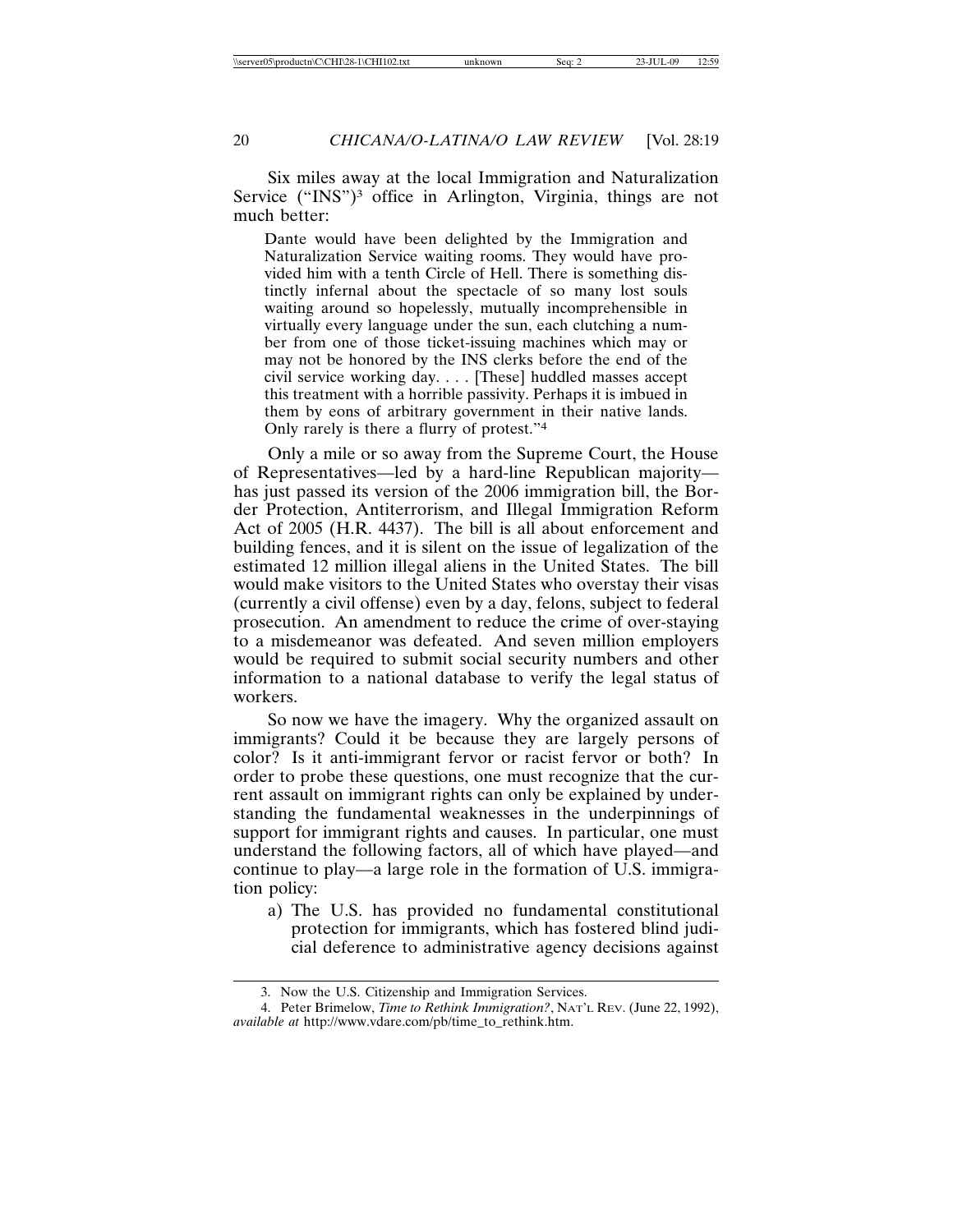immigrants and judicial indifference to the rights of aliens.

- b) Many U.S. immigration policies have been crafted and administered by white Anglo-Saxon supremacists.
- c) The U.S. provided no due process rights for aliens until the twentieth century.
- d) White Americans have created a culture of racial superiority that existed for hundreds of years from 1789 until 1965 and beyond.5

When one examines the composition of immigrants, both legal and illegal, in the 1990s, the numbers are telling. And one point is clear: one cannot separate race from the shaping of U.S. immigration policy.6 Professor Lucas Guttentag has noted that the U.S. has a "legacy of racism," and "immigration law and policy cannot be divorced from issues of race, national origin, ethnicity, and color."7 Indeed, U.S. immigration policy has a history that "is steeped in race and racism."8 Historically, "the U.S. government [has] commonly [gone] to extraordinary lengths to halt feared mass migrations of people of color."<sup>9</sup>

A look at the actual immigration numbers during the 1990s reveals the strong connection between immigration and race. Between 1991 and 2000, 9.1 million legal immigrants arrived in the United States.10 The following chart provides a breakdown of the origins of these 9.1 legal immigrants:

<sup>5.</sup> ROGER M. SMITH, CIVIC IDEALS: CONFLICTING VISIONS OF CITIZENSHIP IN U.S. HISTORY 17 (Yale Univ. Press 1997); *see also* NEUMAN, GERALD L., STRAN-GERS TO THE CONSTITUTION: IMMIGRANTS, BORDERS, AND FUNDAMENTAL LAW (Princeton Univ. Press 1996).

<sup>6.</sup> *E.g.*, Lucas Guttentag, *Immigration Reform: A Civil Rights Issue*, 3 STAN. J. CIV. RTS. & CIV. LIBERTIES 157, 158 (2007).

<sup>7.</sup> *Id.*

<sup>8.</sup> *Id.*; *see also* Brian G. Slocum, *Canons, the Plenary Power Doctrine, and Immigration Law*, 34 Fla. St. U. L. Rev. 363, 407 (2007) ("The federal government's early restrictions on immigration were motivated by racial animus . . . . ").

<sup>9.</sup> KEVIN R. JOHNSON, THE "HUDDLED MASSES" MYTH: IMMIGRATION AND CIVIL RIGHTS 40 (Temple Univ. Press 2004).

<sup>10.</sup> U.S. Dep't of Homeland Sec., Office of Immigration Statistics, *2003 Yearbook of Immigration Statistics*, at 14 (Sept. 2004), *available at* http://www.dhs.gov/ ximgtn/statistics/publications/YrBk03Im.shtm.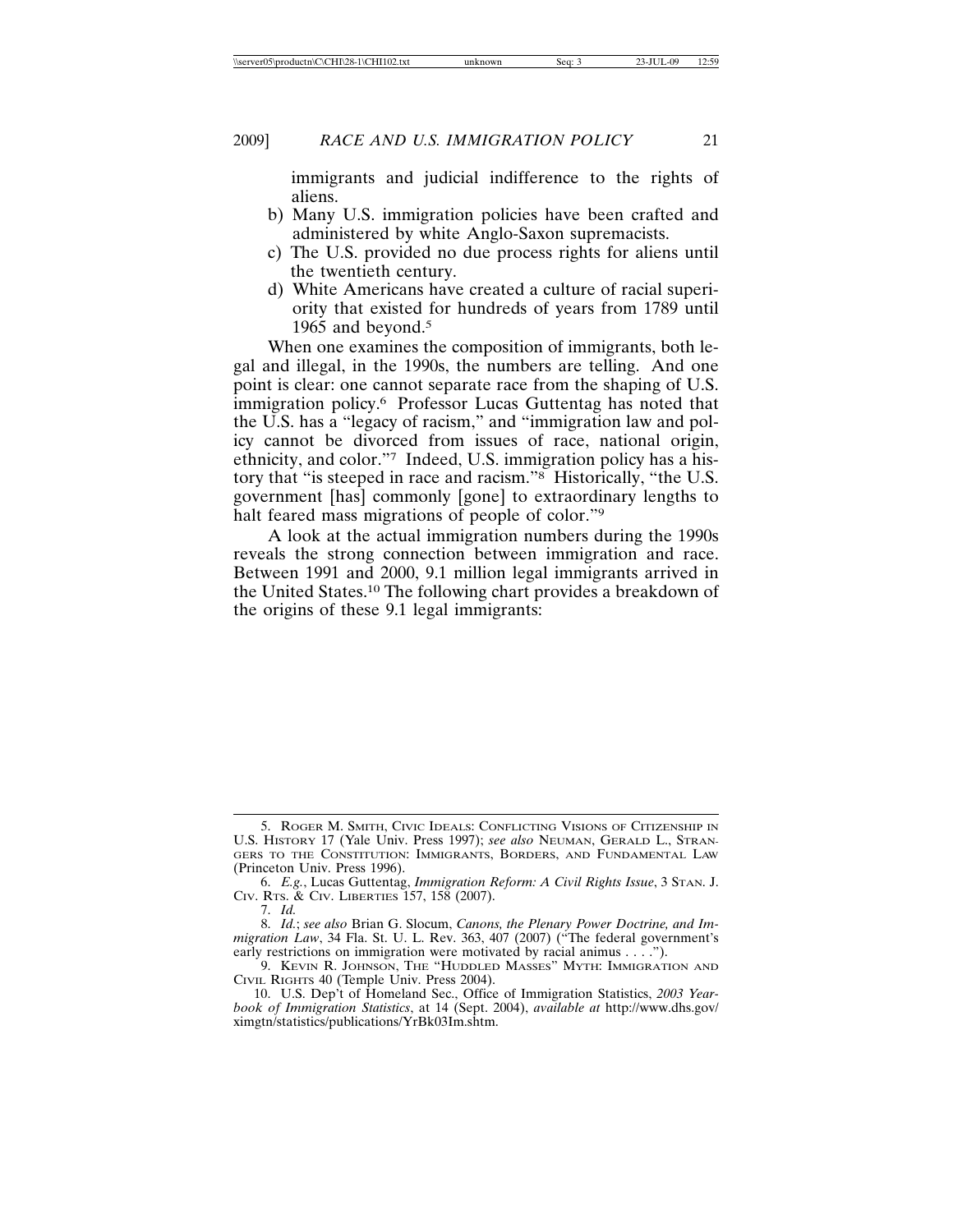FIGURE  $1^{11}$ 



As this chart shows, of these legal immigrants, roughly 25% were from Mexico, 31% from Asia, 11% from the Caribbean, and 12% from the rest of Latin America.12 Of the remaining 21% from Europe and other countries, it is likely that a significant proportion of those persons were persons of colors, particularly considering the high numbers of East Indian, Caribbean, and Arab immigration to Europe and elsewhere. In sum, better than 90% of the legal immigrants who immigrated to the United States in the previous decade were persons of color.

In that same decade, 1991-2000, the number of illegal immigrants residing in the United States rose to 7 million.13 The following chart provides a breakdown of the estimated origins of these 7 million illegal immigrants:

<sup>11.</sup> *See id.*

<sup>12.</sup> *See id.*

<sup>13.</sup> U.S. INS, *Estimates of the Unauthorized Immigrant Population Residing in the United States: 1990 to 2000*, at 1 (Jan. 31, 2003), *available at* http://www.dhs.gov/ xlibrary/assets/statistics/publications/Ill\_Report\_1211.pdf.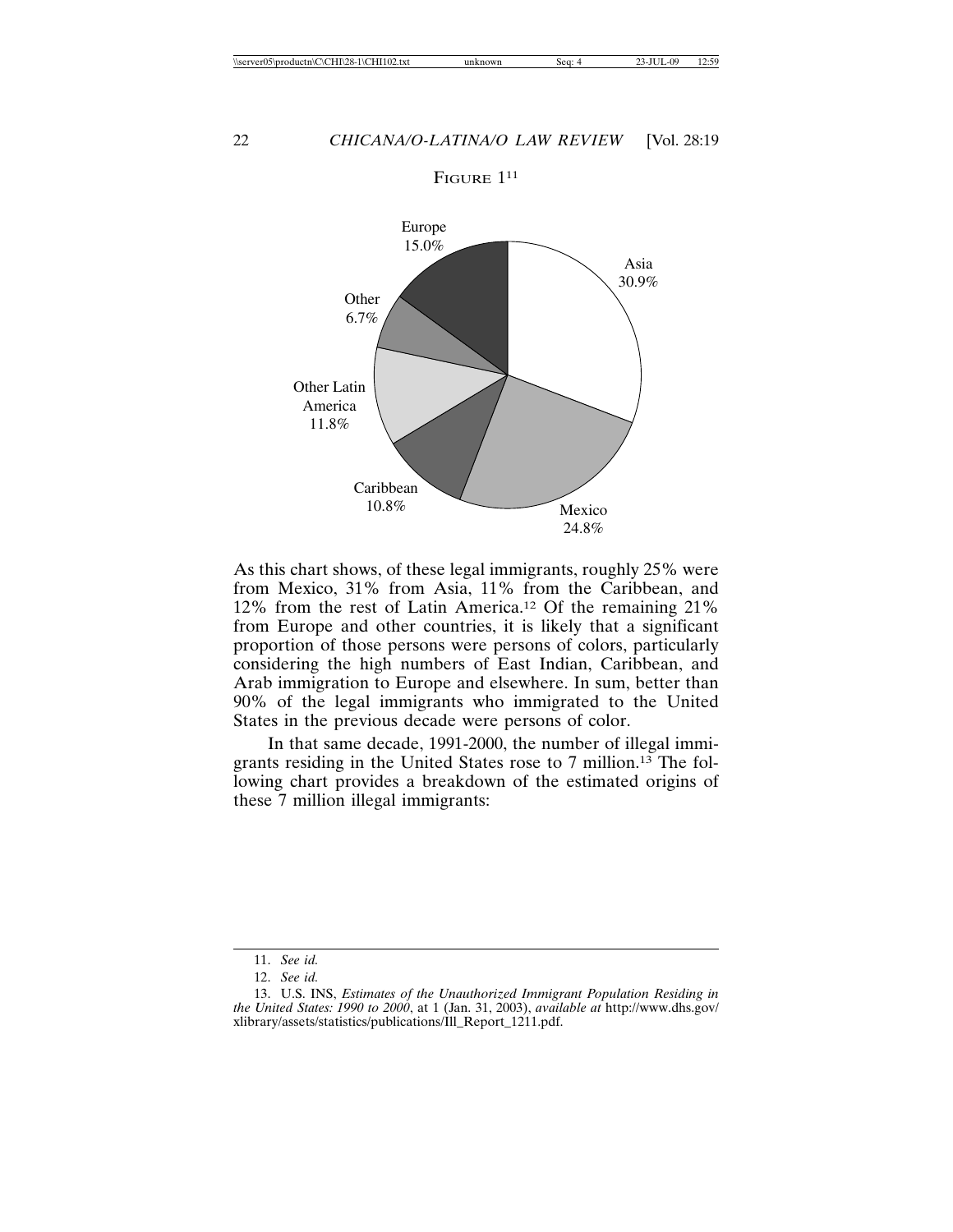

FIGURE 214

As this chart shows, in this category, the predominance of the Americas is even greater: roughly 69% of the entire total of 7 million undocumented immigrants were from Mexico, 12% were from the rest of Latin America, and 2% were from the Caribbean.15 Again, an overwhelming number of immigrants during this time period were persons of color.

To better explore and understand these questions about race and the shaping of U.S. immigration policy, this Article examines these and other issues as follows. Part I describes the "white supremacist" order model of Professors Desmond King and Rogers Smith—a model that explains some of the racial underpinnings in immigration law. Part II provides a brief historiography of the origins of the major immigration statutes and policies underpinning the development of the "white supremacist" order as applied to immigration policy. Part III analyzes and dispels the notion that the 1965 Immigration Act's removal of national origins quotas effectively removed most aspects of "racial" selection or color in immigration preferences, and further argues that race continues to shape our immigration policies. Part IV describes some of the ways that color-based discrimination against immigrants is harmful not only to immigrants, but also to the entire U.S. and our economy, which is currently dependent in many ways on an influx of foreign talent—talent that is increasingly

<sup>14.</sup> *See id*.

<sup>15.</sup> *See id.*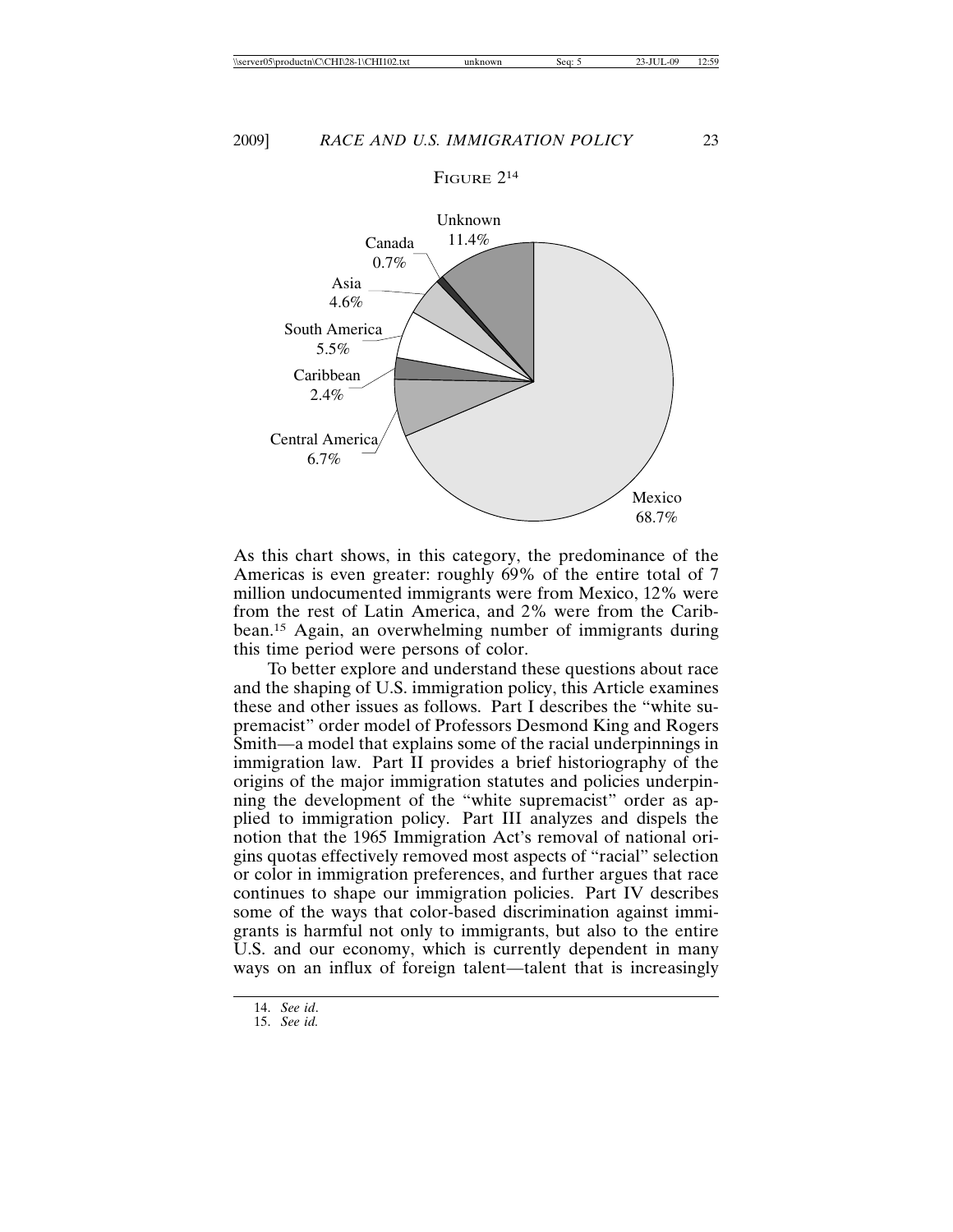headed elsewhere. Finally, this Article concludes with a brief exploration of some of the ways that we could change U.S. immigration policy to work toward eliminating the vestiges of racism that currently prevail.

## I. THE KING AND SMITH MODEL

For the purposes of this paper, this Article will accept and apply the "white supremacist" order model delineated by Desmond King and Rogers Smith.16 That model argues that "American politics has historically been constituted in part by two evolving but linked 'racial institutional orders': a set of 'white supremacist' orders and a competing set of 'transformative egalitarian' orders."17 This thesis rejects the idea that racial injustices are regrettable deviations from American traditions that generally tolerate other cultures.18 According to Professors King and Smith, the nation has actually "been pervasively constituted by systems of racial hierarchy since its inception."19 They summarize their thesis as follows:

To sketch the argument developed here: at the nation's founding, a political coalition of Americans formed that gained sufficient power to direct most governing institutions, and also economic, legal, educational, residential, and social institutions, in ways that established a hierarchical order of white supremacy, though never without variations, inconsistencies, and resistance.20

This framework challenges the "strong tendency in American political development literature, tracing to Louis Hartz (1955), to theorize racial issues as ultimately products of the antebellum 'master/slave' order."21

The Tocquevillian and Hartz liberal America paradigms are largely deficient because those traditions were meant to be shared only by white men, largely of northern European descent: "White northern Europeans thought themselves superior, culturally and probably biologically to, to Africans, Native American

<sup>16.</sup> *See generally* Desmond S. King and Rogers M. Smith, *Racial Orders in American Political Development*, 99 AM. POL. SCI. REV. 75, 75-89 (2005).

<sup>17.</sup> *Id.* at 75.

<sup>18.</sup> *See, e.g.*, KEVIN R. JOHNSON, OPENING THE FLOODGATES: WHY AMERICA NEEDS TO RETHINK ITS BORDERS AND IMMIGRATION LAWS 20 (New York Univ. Press 2007) (emphasis added) ("Most Americans, for example, today look with shame at the exclusion of Chinese immigrants in the late 1800s and of southern and eastern Europeans, including many Jews, in the early twentieth century. Mass deportations of Mexican immigrants throughout the twentieth century . . . are *blemishes on this nation's proud history*.").

<sup>19.</sup> *See* King et al., *supra* note 16, at 75.

<sup>20.</sup> *Id.* at 77.

<sup>21.</sup> *Id.* at 79.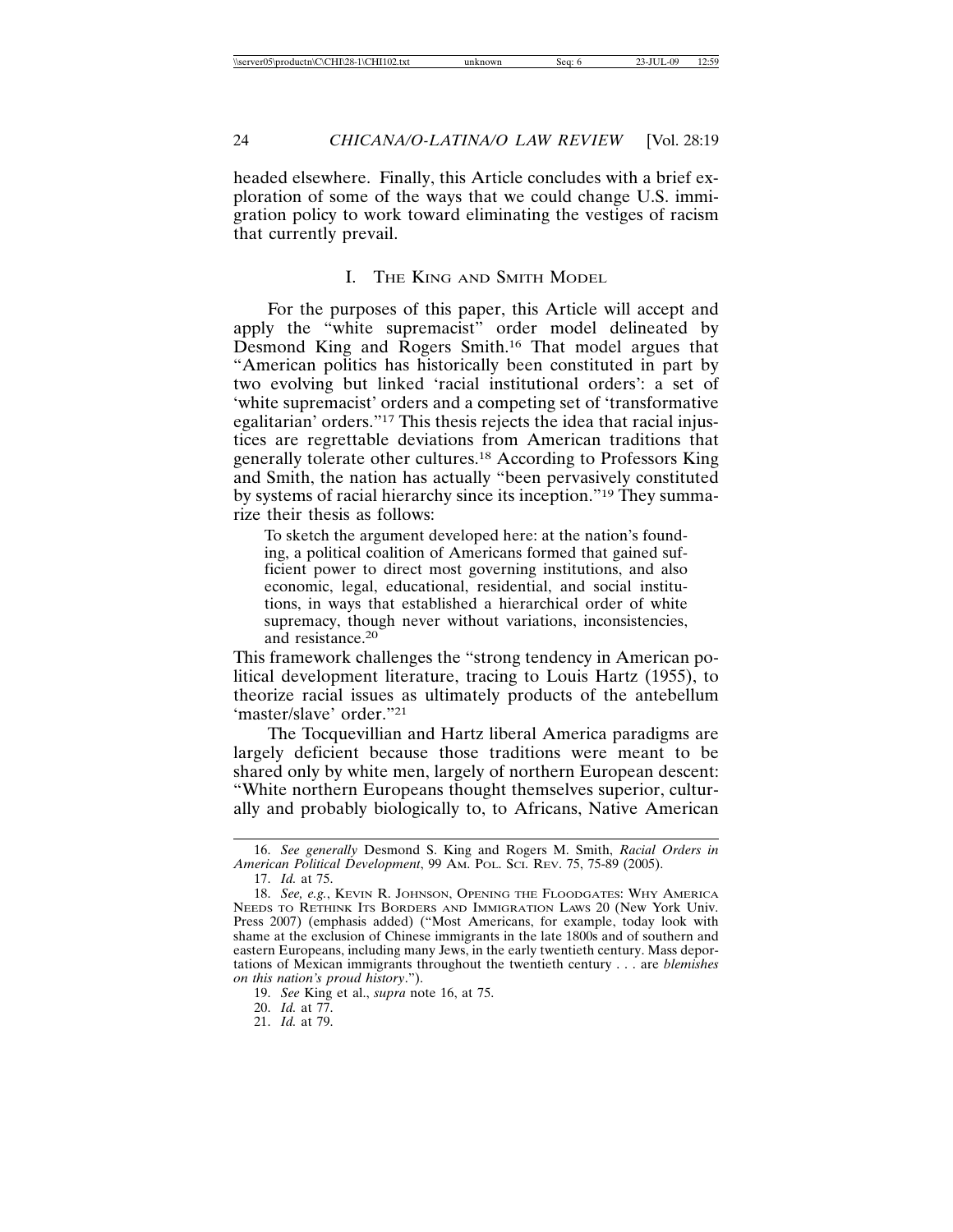Indians, and all other races and civilizations."22 Indeed, in the earlier part of the twentieth century, "[r]acial and ethnic stereotyping and eugenics were popularly discussed as an exact science."23 Prominent scholars "called for 'Nordic supremacy,'" and one key congressional leader "complained about the 'mongrelizing' effect the new immigration had on American society."24 Only those who were "100 percent American"—which at the time referred to white Anglo-Saxons and other "pure Caucasians"—were free from the attacks spurned by this renewed nativism.25

The assault on immigration can take two broad forms. The first and most blatant instance is legislation (such as the Chinese Exclusion Laws) which singles out persons from specific countries. These laws often "encod[ed] racial prerequisites to citizenship according to the familiar black-white categories of American race relations."26 The second instance is a class view of immigrants of all kinds and races as a lower form of humanity when viewed by white Anglo-Saxon males.

The King & Smith model can and has been applied specifically to immigration.27 Immigration policy was shaped by the dominant thinking of white Anglo-Saxon Protestant male superiority: "Until the 1920s, southern and eastern Europeans could immigrate and be naturalized without limit. From then until 1965, their numbers were limited explicitly because lawmakers now viewed them, too, as 'lower races.'"28 As a result, "from the 1882 Chinese Exclusion Act, through the Johnson-Reed 1924 Immigration Act . . . to the Immigration and Naturalization Act of 1952 affirming racial discrimination, domestic racial institutions

<sup>22.</sup> *See* SMITH, *supra* note 5, at 17.

<sup>23.</sup> BILL ONG HING, DEFINING AMERICA THROUGH IMMIGRATION POLICY 54 (Temple Univ. Press 2004).

<sup>24.</sup> *Id.*

<sup>25.</sup> *Id.*

<sup>26.</sup> MAE M. NGAI, IMPOSSIBLE SUBJECTS: ILLEGAL ALIENS AND THE MAKING OF MODERN AMERICA 38 (Princeton Univ. Press 2004).

<sup>27.</sup> For an interesting description of general societal acceptance of discrimination in immigration policy see Catherine Dauvergne, *Citizenship with a Vengeance*, 8 Theoretical Inquiries L. 489, 494-95 (2007) ("Migration laws aim to discriminate—to determine who will be admitted and who will be excluded. . . . The underlying assumption of the immigration preferences of prosperous Western nations is that liberal nations are generally morally justified in closing their borders. That is, the discrimination inherent in this law is justified by the need of the liberal community for closure and its right to identity. Racist provisions eventually came to be seen as abhorrent to liberal principle, but the basic logic of a migration law which discriminates between applicants on the basis of choosing those who best meet the needs and values of the nation has not been impugned. The criteria that immigration laws enshrine read as a code of national values, determining who some "we" group will accept as potential future members. . . . The bodies for whom these answers are a fit can pass through this filter and become formal legal citizens.").

<sup>28.</sup> *See* SMITH, *supra* note 5, at 17.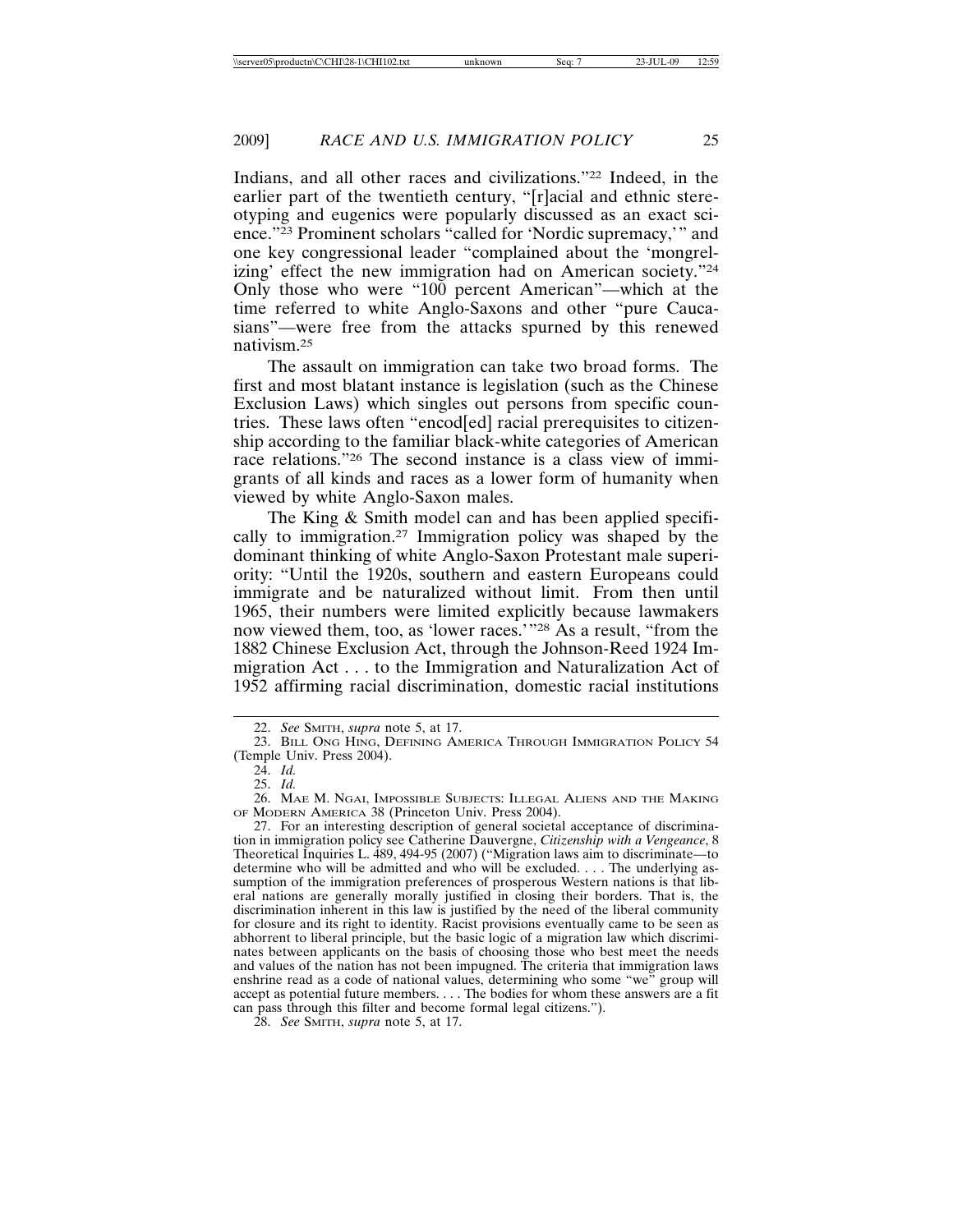and their proponents have interacted profoundly with immigration policy."29 Their model seeks to highlight how the southern and western alliance linked immigration and segregation into a more potent white supremacist order, as demonstrated by the new political alliances in those regions.30

And lastly, the King & Smith model has been applied to the federal bureaucracy: "[F]ederal departments helped to devise, implement, and monitor the segregationist order legally in place between 1896 and 1954."31 I argue that this racial order has been transformed from the segregationist slavery order to a federal bureaucracy racial order that is all but too visible in its effect and application to immigrants, who are persons primarily of color.

## II. THE ORIGINS OF U.S. IMMIGRATION POLICY

The American Constitution was remarkably silent on the subject of immigration and citizenship:

The 1787 text mentioned citizenship three times as a requirement for federal offices, though only the elective ones. It gave Congress the power to establish a uniform rule of naturalization. It also referred to citizenship in assigning jurisdiction to the federal courts . . . . But the Constitution did not define or describe citizenship, discuss criteria for inclusion or exclusion, or address the sensitive relationship between state and national citizenship.32

The great constitutional historian Alexander Bickel wrote that "the concept of citizenship plays only the most minimal role in the American constitutional scheme."33 In truth, the Constitution said little about citizenship, even though it was of pivotal not minimal—importance.34 And despite America's receptivity to brilliant immigrants, courts have long denied immigrants rights not explicitly protected by provisions in the U.S. constitution. For instance, "one strategy for silencing objections to gov-

<sup>29.</sup> *See* King et al., *supra* note 16, at 75, 88.

<sup>30.</sup> *See id.* ("It is doubtful that the prorestriction immigration regime, initiated in 1882 and in place until 1965, could have existed without a white supremacist alliance in Congress of southern Democrats and western Republicans, a coalition that provided successive chairs of the two houses' Immigration Committees. They gained further reinforcement from northeastern nativist elites. These "strange bedfellow" alliances show that the racial order promoted linkages across diverse political groupings that, in turn, helped maintain that order.").

<sup>31.</sup> *Id.* at 85.

<sup>32.</sup> *See* SMITH, *supra* note 5, at 115.

<sup>33.</sup> ALEXANDER M. BICKEL, THE MORALITY OF CONSENT 33 (Yale Univ. Press 1975).

<sup>34.</sup> *See id.* at 36.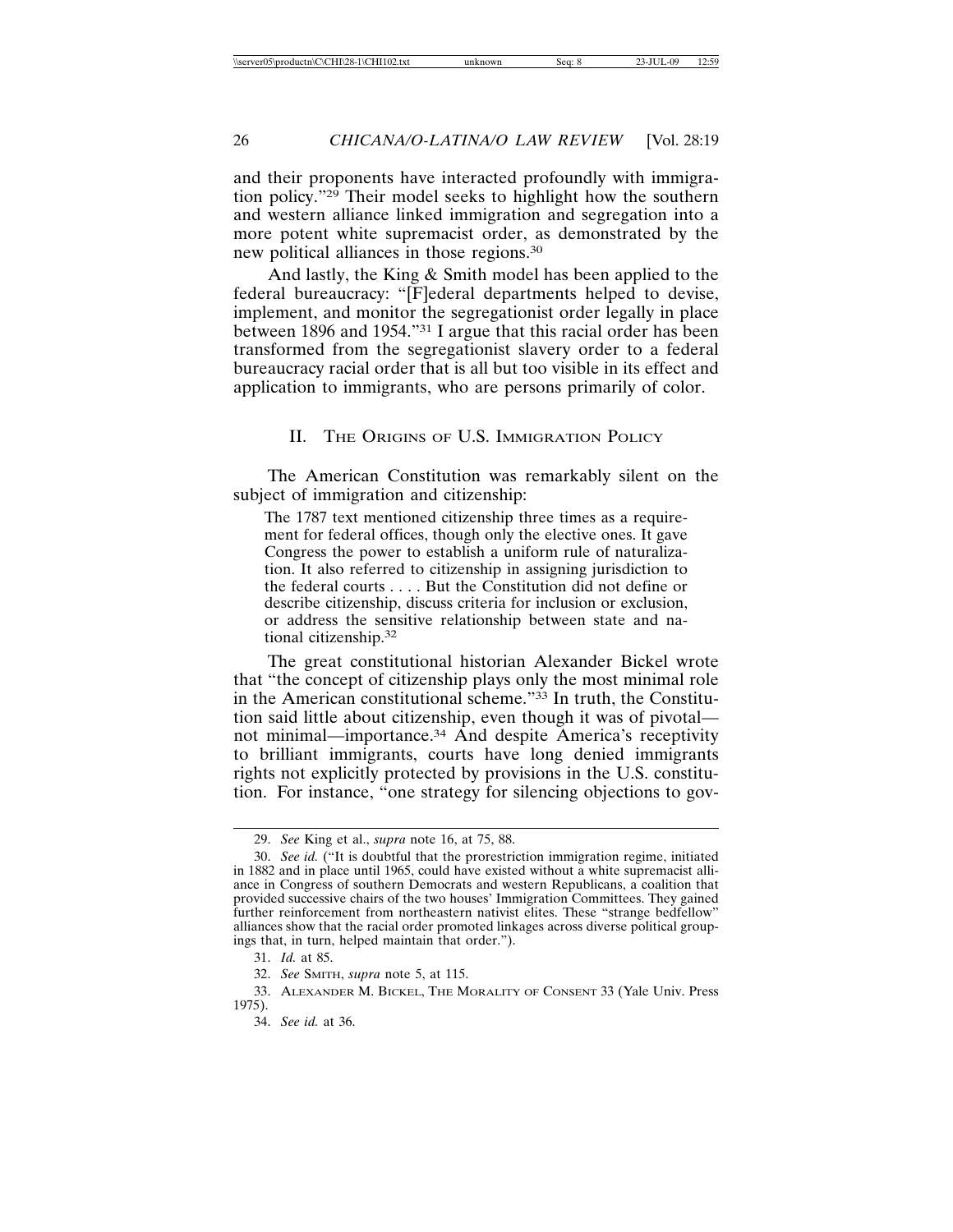ernment policy has been to deny that the Constitution affords any protection to the objector."35

Eventually, the courts recognized that aliens had due process rights,36 but too often relaxed or ignored those rights on the grounds of national emergency or compelling national interest.37 As one scholar has noted, "[u]nder traditional immigration law, the government is afforded free reign to treat noncitizens, denominated 'aliens,' as it sees fit."38 This situation stands in stark contrast with U.S. citizens, who enjoy rights that (at least in theory) "generally cannot lawfully be revoked."39

The first law related to immigration was the Immigration Act of 1790, which restricted naturalized citizenship to "whites." Mainstream immigration literature generally avers that immigration to America in the nineteenth century was largely open, without regard to race or restrictions on numerical limitations.40 Granted, there was no federal control over immigration until 1891, when immigration technically became the province of the federal government by the creation of the Office of Immigration

38. JOHNSON, THE "HUDDLED MASSES" MYTH, *supra* note 9, at 3.

39. *Id.* at 4. Of course, the word "lawfully" does some work here. Although American history is rife with instances of the government ignoring the rights of citizens, the point here is that such actions are not lawful. In the immigration context, on the other hand, when the same actions are taken against immigrants, the law often has nothing to say on the matter. *See id.* at 3-4.

40. *See, e.g.*, DANIEL J. TICHENOR, DIVIDING LINES: THE POLITICS OF IMMI-GRATION CONTROL IN AMERICA 2 (Princton Univ. Press 2002) ("Save for the fleeting Alien and Sedition Acts, the national government embraced an essentially laissez-faire approach to immigration for many decades after the founding."); *see also* NEUMAN, *supra* note 35, at 19 (noting that legal discussions often rest upon the "myth . . . that the borders of the United States were legally opn" during this time").

<sup>35.</sup> GERALD L. NEUMAN, STRANGERS TO THE CONSTITUTION: IMMIGRANTS, BORDERS, AND FUNDAMENTAL LAW 3 (Princton Univ. Press 1996).

<sup>36.</sup> *See, e.g.*, *id.* at 4 ("The Supreme Court has also held for more than a century that aliens within the United States are persons entitled to constitutional protection."). Professor Neuman was referring to *Yick Wo v. Hopkins*, 118 U.S. 356 (1886), and *Wong Wing v. United States*, 163 U.S. 228 (1896), and he notes that the "Court had never suggested a contrary holding before" these two cases. *See id*. at 191.

<sup>37.</sup> The aftermath of September 11 has provided numerous examples of significant restrictions on alien rights. *See, e.g.*, HING, *supra* note 23, at 268 ("In some situations, the Bush administration attempted to bypass certain processes by imposing 'military justice.' The president asserted the authority to hold people in military custody incommunicado, without any individualized hearing into the basis for their detention, without access to a lawyer, and without judicial review. He set up military tribunals in which detainees could be tried, and ultimately executed, without independent judicial review and without anyone outside the military, including the defendant, ever seeing the evidence on which the conviction rested."); *see also* JOHNSON, OPENING THE FLOODGATES, *supra* note 18, at 32 ("Unfortunately, the 'war on terror' has been used to rationalize a wide variety of aggressive policies that have had little to do with national security and public safety. For example, in the name of fighting terrorism, the Department of Justice announced that it would begin enforcing a rule allowing for the deportation of immigrants who fail to report their change of address within ten days.").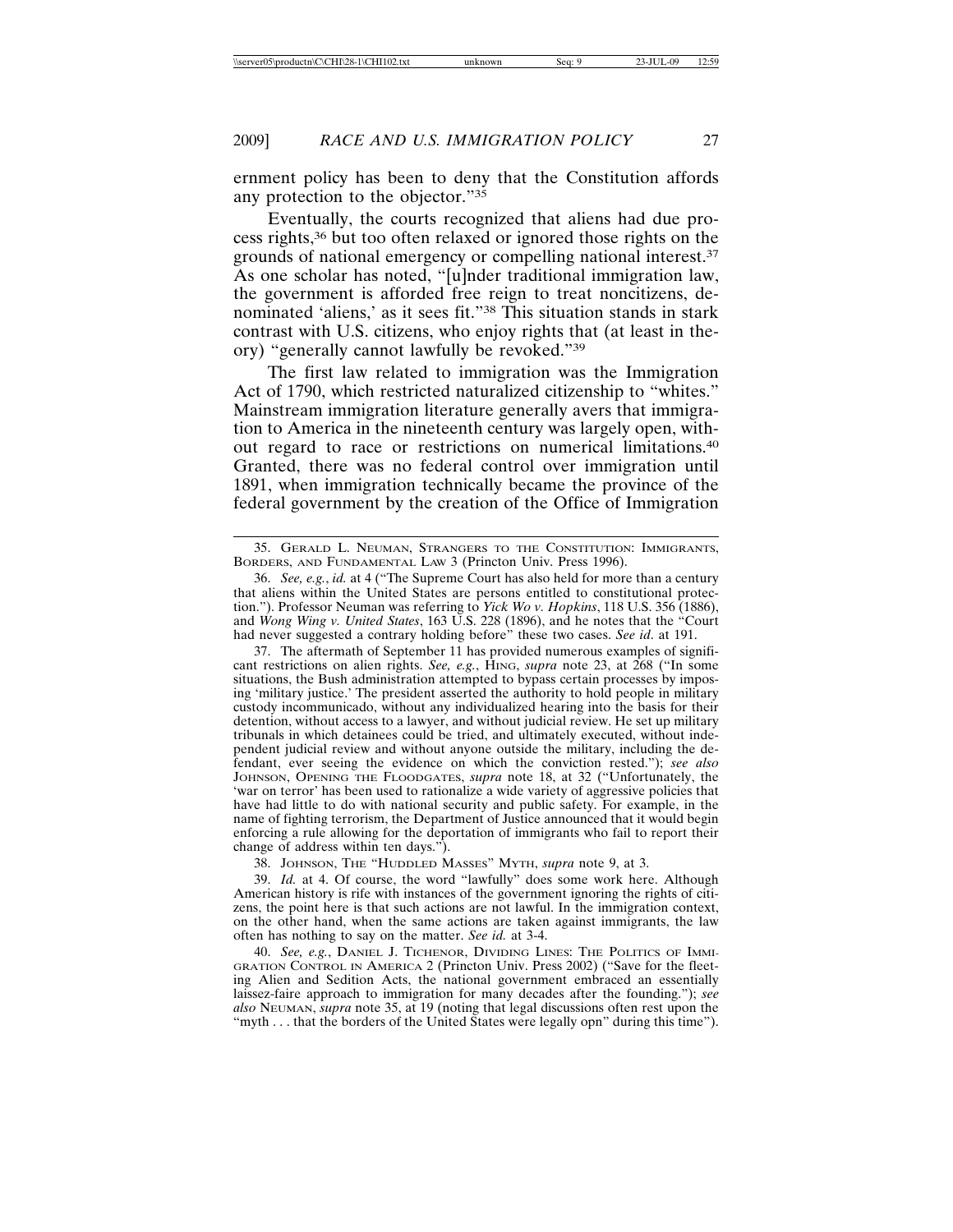Control, under the auspices of the U.S. Treasury Department.<sup>41</sup> Also, there "was no formal Border Patrol until 1924."42 Nevertheless, the concept that America enjoyed "open borders" from 1789 until the 1924 National Origins Act may be severely overstated.<sup>43</sup> According to one scholar, state and local governments have always regulated the movement of people across legal borders through the use of criminal laws, vagrancy laws, quarantine laws, registration laws, and (before 1865) the law of slavery.<sup>44</sup>

That being said, the 1882 enactment of the Chinese Exclusion Act, which prevented Chinese immigration for sixty years, heralded the first major legislatively based racial attack on immigrants. This law was undoubtedly the result of fears that had been "inflamed by racism."45 It marked the legislative naissance of "the undesirable Asian" mentality in the United States.46 The act was brought on by a xenophobic panic and hysteria surrounding large amounts of Chinese laborers imported to build the railways and work in the mines.<sup>47</sup> It was followed by amendments in 1885 and 1887 banning the trade in contract labor and thereby "prohibiting anyone from prepaying an immigrant's transportation to the United States in return for a promise to provide service."48

Leading up to the Chinese Exclusion Act, the Chinese were the first to enter the United States in large numbers:

Driven by the rice shortage and devastation of the Taiping Rebellion and drawn by the lure of gold, Chinese peasants and laborers began making the long journey in the 1840s. As the population of China increased dramatically from 275 million in 1779 to 430 million in 1850, rice became scarce . . . . With the cession of Hong Kong to Britain . . . in 1842, southeastern China was for the first time open to travelers and trade with the West.49

The Chinese were at first officially welcomed in the United States.<sup>50</sup> The 1848 discovery of gold "led to a growing demand for a ready supply of Chinese labor."51 American industries ac-

<sup>41.</sup> NEUMAN, *supra* note 35, at 19.

<sup>42.</sup> ROGER DANIELS, GUARDING THE GOLDEN DOOR: AMERICAN IMMIGRA-TION POLICY AND IMMIGRANTS SINCE 188, 237 (Hill and Wang, 2004).

<sup>43.</sup> NEUMAN, *supra* note 35, at 19.

<sup>44.</sup> *Id.* at 19-43.

<sup>45.</sup> JOHNSON, OPENING THE FLOODGATES, *supra* note 18, at 23.

<sup>46.</sup> For a thorough explanation of the rise of "the undesirable Asian" mentality, *see generally* HING, *supra* note 23, at 28-50.

<sup>47.</sup> *See, e.g.*, *id.* at 37 ("By 1982, . . . most public sentiment now favored exclusion . . . ."); *id.* at 38 (noting that Congress passed the Chinese Exclusion Act in response to "xenophobic national clamor").

<sup>48.</sup> *Id.* at 121.

<sup>49.</sup> *Id.* at 28.

<sup>50.</sup> *Id.* at 29.

<sup>51.</sup> *Id.*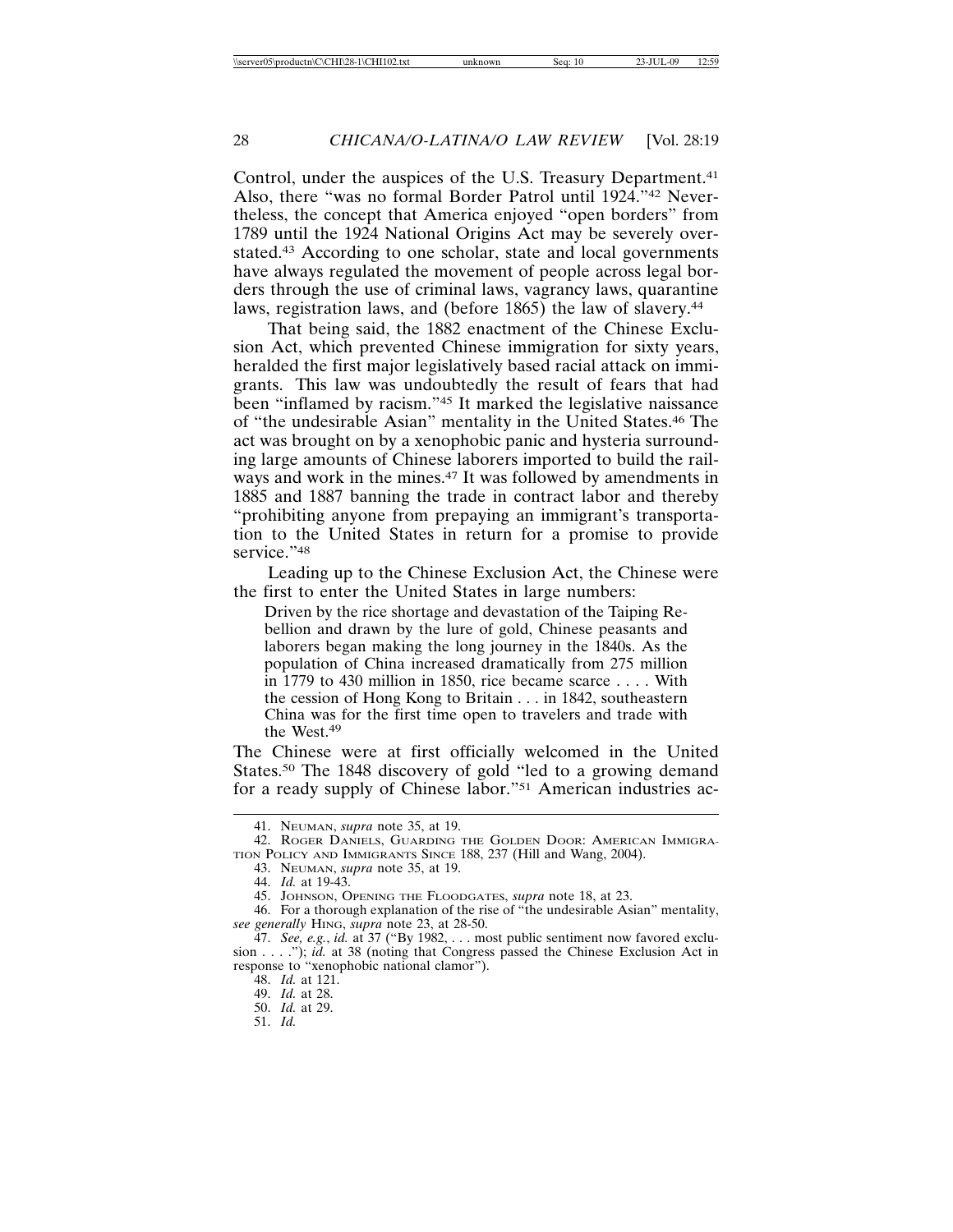tively recruited Chinese to work on railroad construction, mining, and other activities, and in 1852 "the governor of California even recommended a system of land grants to induce the immigration and settlement of Chinese.52 As a result, by 1882, roughly 300,000 Chinese had entered the U.S., and many of them remained to work in California and other western states.<sup>53</sup> Soon, however, groups—particularly labor groups that felt threatened by the new influx of immigrants—began to organize a strong resistance movement that ultimately led to the Chinese Exclusion Act.54

Around 1905, the assault on Asians shifted from Chinese to Japanese.55 In 1907, a "gentlemen's agreement" between President Theodore Roosevelt and the Government of Japan curtailed Japanese immigration to the United States.<sup>56</sup> Unfavorable sentiment toward the Japanese had begun to grow at the turn of the century as they began migrating to the western United States.57 Originally, Japanese had come to Hawaii to satisfy agricultural labor demands; however, after "Hawaii was annexed in 1898, the Japanese were able to use it as a stepping stone to the [U.S.] mainland[,] . . . [and] [e]conomic competition with white farm workers soon erupted."58

The 1917 Literacy Law is another important example of the "who-is-a real-American" enactments that have historically played a major role in U.S. immigration policy.59 The Immigration Act of 1917 required all aliens who were both over the age of sixteen and were physically capable of reading to be able to read English or some other language or dialect. One scholar has noted that "[t]he history of the immigration literacy requirement finds its origins in the nativism that was directed at southern and eastern Europeans who dominated the numbers of immigrants to the United States at the turn of the century."60 At the time, "opponents of immigration noted with dread that the national origins of most newcomers to the United States were shifting steadily from northern and western to southern and eastern European sources,"61 and southern and eastern Europeans were not seen as "*true Americans*."62 In efforts that were remarkably simi-

- 54. *Id.* at 30-40. 55. *Id.* at 42.
- 56. *Id.*
- 57. *Id.* at 41.
- 58. *Id.*

- 60. *Id.*
	-
- 61. TICHENOR, *supra* note 40, at 12.
- 62. HING, *supra* note 23, at 50.

<sup>52.</sup> *Id.*

<sup>53.</sup> *Id.*

<sup>59.</sup> *Id.* at 50.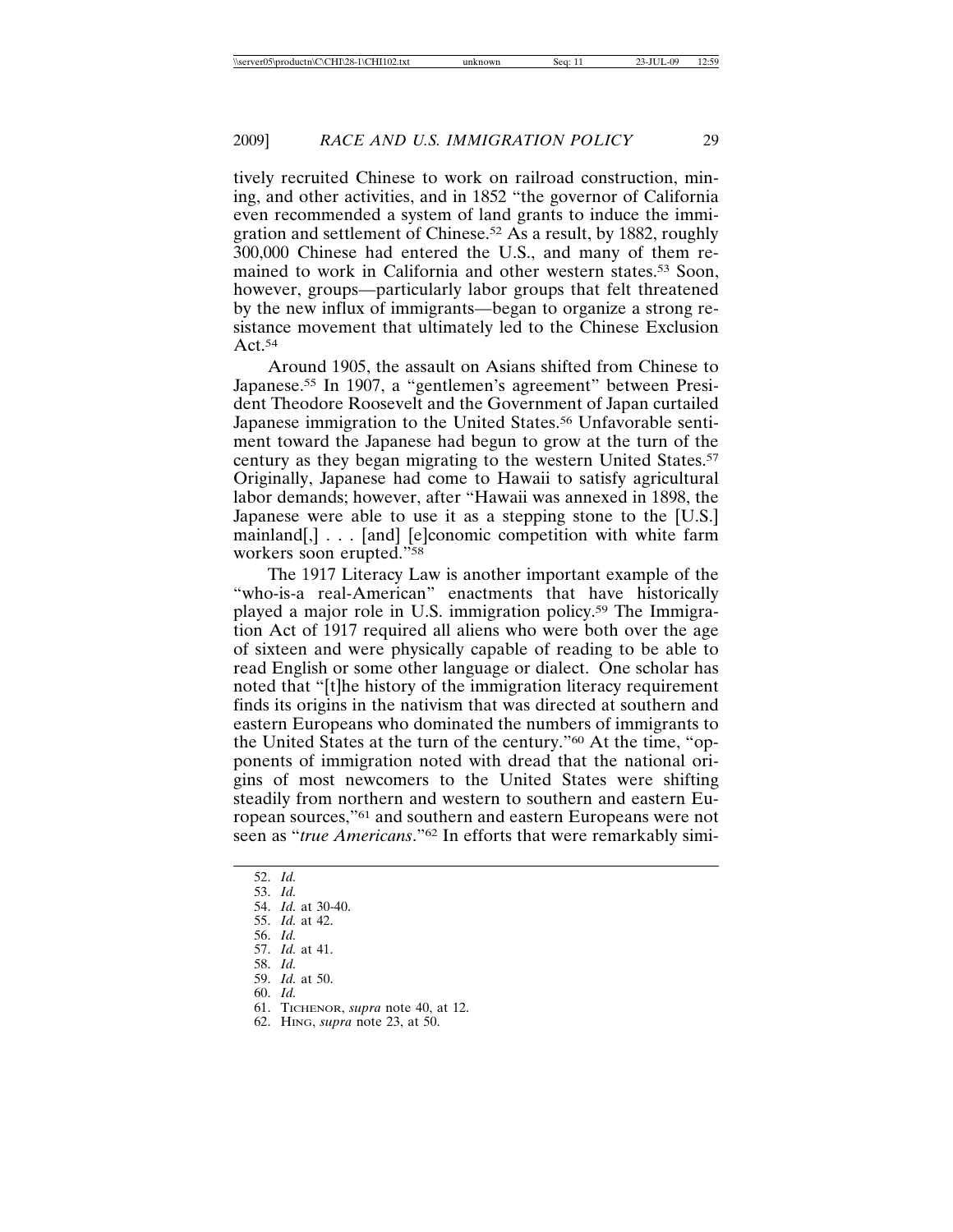lar to those used to exclude Chinese immigrants, nativists claimed to have "expert findings . . . that portrayed southern and eastern Europeans as *racially* inferior."63 The nationalist outlook viewed "a homogenous population as the foundation of a strong state."64

The Quota Law of 1921, enacted as a "temporary" measure, introduced for the first time numerical limitations on immigration.65 With certain exceptions, an annual ceiling of 350,000 was set alongside a new nationality quota limiting admissions to 3% of each nationality's group representation based upon the 1910 census.66 The law was designed to stem the flow of immigrants coming from southern and eastern Europe.67 It also contained restrictions that were "overtly anti-Semitic," and Albert Johnson, who was the Chairman of the House Committee on Immigration at the time, even went so far as to call Jews "filthy" and "un-American" in his efforts to persuade others that quotas were needed to prevent an influx of Jews.68

In 1924, Congress enacted the now famous National Origins Act, which further reduced the annual ceiling on immigration to 150,000 and further reduced per country nationality immigration to 2%.69 The law adopted a national origins formula that was based on the number of foreign-born persons of each national origin in the United States in 1890, which, as one scholar notes, predated "the major wave of southern and eastern European immigrants."70 A House report explicitly stated that these measures were racially based: "[The quota system] is used in an effort to preserve, as nearly as possible, the racial status quo in the United States. It is hoped to guarantee, as best we can at this late date, racial homogeneity."71 Just as prominent scientists and academics

65. *E.g.*, HING, *supra* note 23, at 68.

66. *Id*.

70. *Id.* at 68.

<sup>63.</sup> TICHENOR, *supra* note 40, at 12; *accord* HING, *supra* note 23, at 61 (emphasis added) ("The history of the efforts that led to the enactment of the 1917 literacy law makes it clear that southern and eastern Europeans, particularly Jews and Italians, were not welcomed as Americans by much of the polity. The eugenics movement was in full swing, and *racial distinctions were now placed on a scientific hierarchy* with those of Nordic descent (i.e., western Europeans) at the zenith. Now, barring certain races from intermingling was not only socially desirable but also scientifically appropriate.").

<sup>64.</sup> TICHENOR, *supra* note 40, at 10.

<sup>67.</sup> *See, e.g.*, DANIELS, *supra* note 42, at 48 ( (noting that the Senator who introduced the bill was "clearly aim[ing] at reducing immigration from Eastern and Southern Europe"); *see also* HING, *supra* note 23, at 68 ("Since most of those living in the Unites States in 1910 were northern or western European, the quota for southern and eastern Europeans was smaller . . . .").

<sup>68.</sup> DANIELS, *supra* note 42, at 47-48.

<sup>69.</sup> *E.g.*, HING, *supra* note 23, at 68-69.

<sup>71.</sup> JOHNSON, THE "HUDDLED MASSES" MYTH, *supra* note 9, at 23 (emphasis removed) (citing STAFF OF HOUSE COMM. ON IMMIGRATION AND NATURALIZA-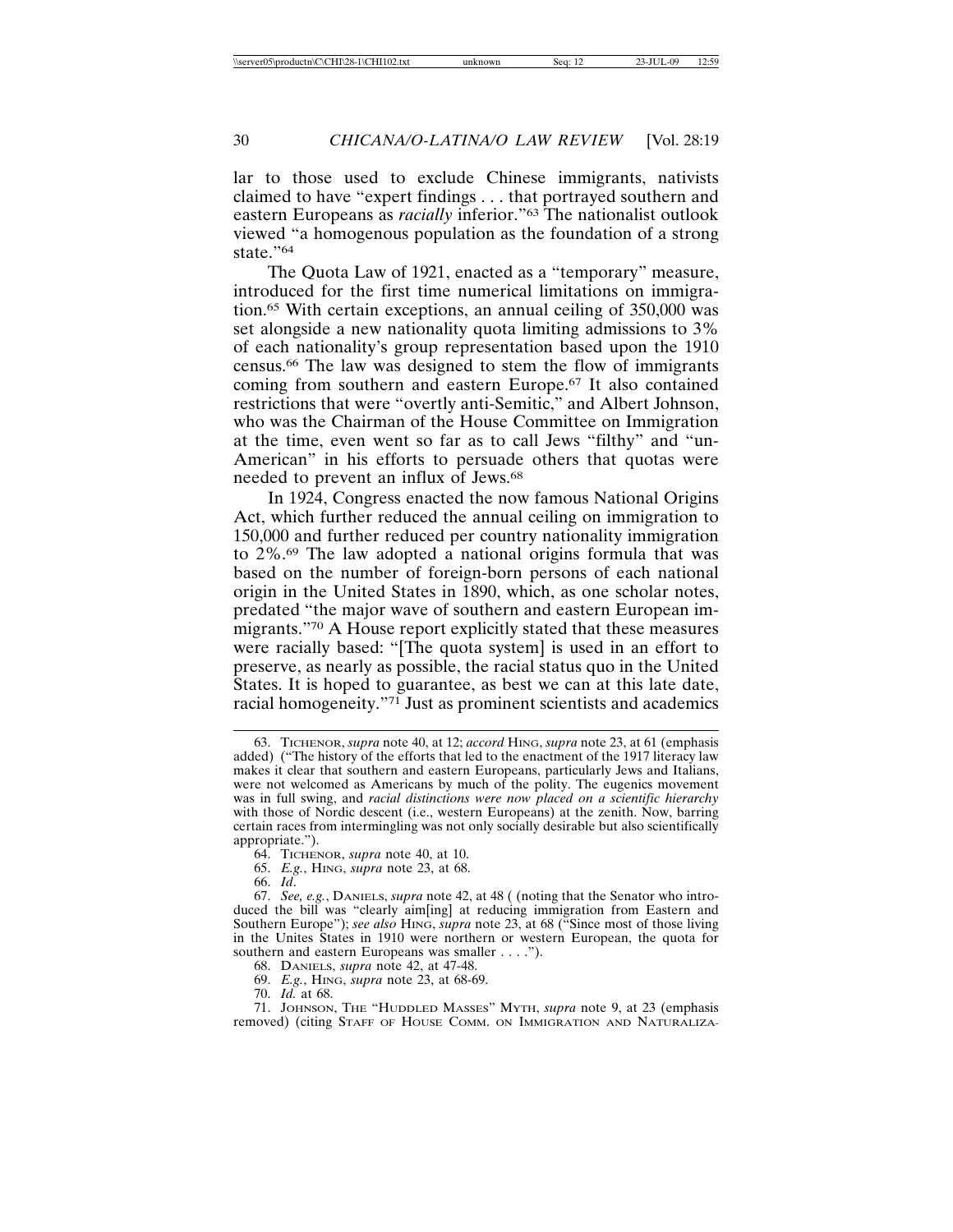supported the racial superiority model that led to the 1917 Literacy Law, the National Origins Act enjoyed similar support:

As one commentator remarked approvingly in 1924, the national origins quota system was "a scientific plan for keeping America American." Implicit in such rationale, or course, was the view that persons of northern European stock were superior to members of other groups. . . . The racial hierarchy endorsed by proponents of the national origins quota system was entirely consistent with the academic literature of the day, which viewed the "races" of southern and eastern Europe as inferior to those of northern Europe.72

The 1924 law further provided that there would be a new quota beginning in 1929. Professor Bill Ong Hing noted the ways in which the new quota perpetuated racial biases that favored white society:

The national origins formula used the ethnic background of the entire U.S. population, rather than the first-generation immigration population, as its base for calculating national quotas. Because the U.S. population was still predominantly Anglo-Saxon, the national origins quota restricted the newer immigrant groups more severely than the foreign-born formula of the previous quota laws. The national origins quota allotted 85 percent of the total 150,000 [immigrants] to countries from northern and western Europe, while southern and eastern countries received only the remaining 15 percent of the total.73

These efforts met the goals they set out to achieve, and the U.S. experienced a major decline in the amount of immigrants coming from southern and eastern Europe.74

The passage of the 1952 Immigration Act confirmed quotas based on national origins.75 But the Act went much further: "Influenced by the cold war atmosphere and anticommunist fervor of the post-World War II era and the onset of the Korean War, . . . [t]he 1952 law was more direct and reminiscent of the Alien and Sedition Laws of early America: individuals who held certain political viewpoints were not welcome [as] those viewpoints were deemed un-American."76 "Subversives" and communists were

TION, REPORT ON RESTRICTION OF IMMIGRATION, H.R. REP. NO. 68-350, pt. 1, at 16 (1924).

<sup>72.</sup> *Id.* (citations omitted).

<sup>73.</sup> HING, *supra* note 23, at 69.

<sup>74.</sup> *Id.* at 68-70.

<sup>75.</sup> *E.g.*, *id.* at 74 (citing President Truman's veto message) ("The bill would continue, practically without change, the national origins quota system, which was enacted into law in 1924.").

<sup>76.</sup> *Id.* at 73-74.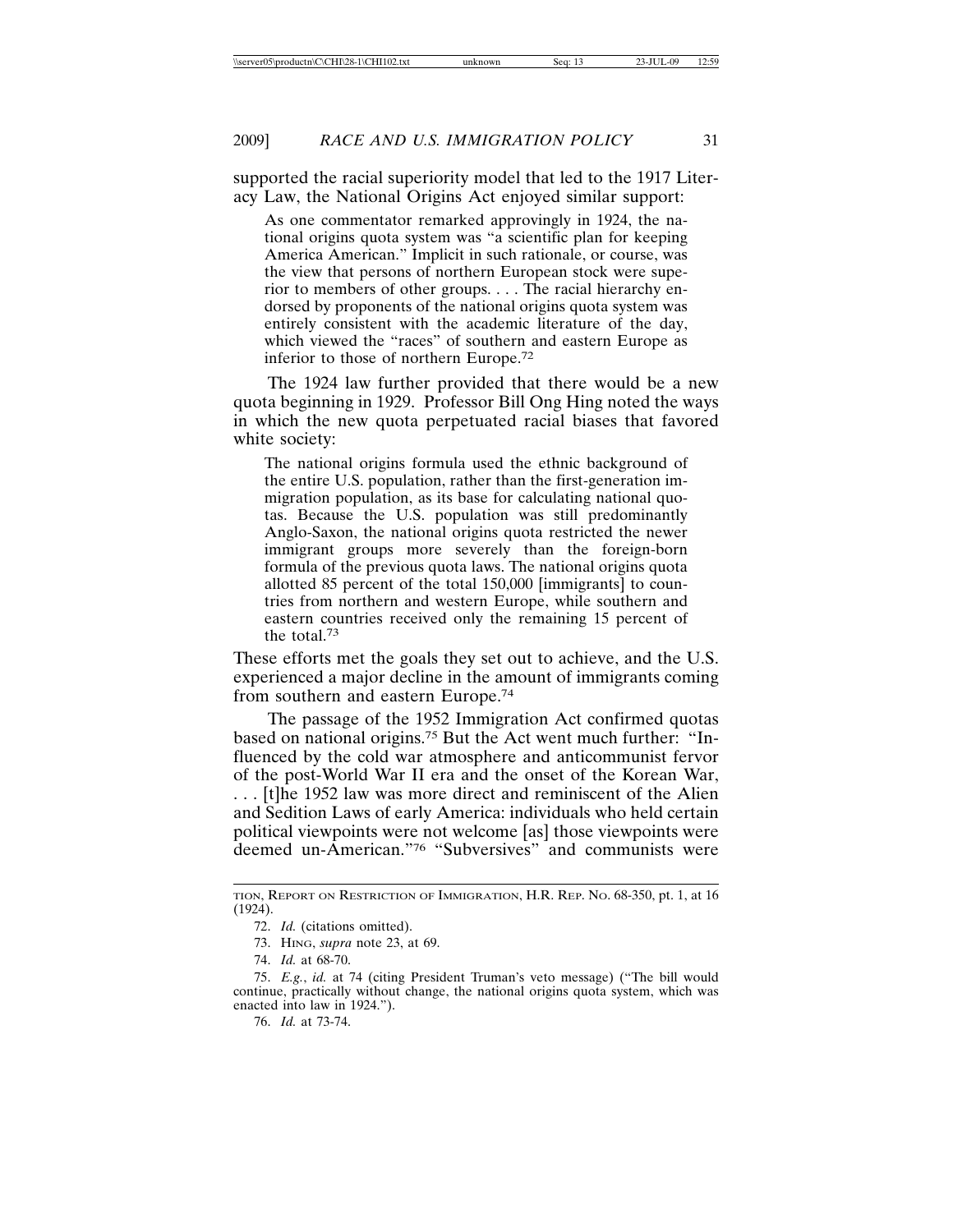specifically excluded for eligibility, as were gays and lesbians.<sup>77</sup> Indeed, the 1952 law led to nearly forty years of explicit exclusion of the immigration of homosexuals,78 followed by various aspects of U.S. immigration policy that continue to have disparate impacts on this group of individuals.79

In sum, the 1952 Act "was not just about perpetuating old exclusion regimes directed at Asians, Jews, Catholics, and southern and eastern Europeans."80 Now, persons whose political opinions or sexual identities did not fit within the American model were added to the list of undesirables. Professor Albert Memmi, a preeminent scholar on racism, has noted that racism is in many ways an expression of ethnophobia, or, more generally, "'heterophobia,' which covers all forms of domination based on real or imaginary differences between groups: men and women, gays and straights, natives and immigrants, and so on."81

# III. THE 1965 ACT AND BEYOND: VESTIGES OF COLOR-BASED DISCRIMINATION REMAIN

The 1965 Immigration Act technically abolished the national origins quota system and statutory vestiges of Asian exclusion laws.82 The Act placed a 20,000 annual limit on immigration for persons from any single country. However, the Act established an overall limit of 120,000 immigrants from the Western Hemisphere. As a result, "[a]lthough the rest of the world enjoyed an expansion in numerical limitations after 1965, Mexico and the Western Hemisphere for the first time were suddenly faced with numerical restrictions."83

The 1965 Act was "sold" as the piece of legislation that would end national-origin-based quotas and thereby help end discrimination of persons of color in the United States. Shortly after the law was passed, it became apparent that it would have the opposite impact. Specifically, persons from Mexico, Hong Kong, India, and the Philippines quickly exceeded the 20,000 per

<sup>77.</sup> *See generally id.* at 73-92; The use of immigration laws to discriminate against homosexuals has a long history in the United States. *See*, *e.g.*, JOHNSON, OPENING THE FLOODGATES, *supra* note 18, at 235 n.16 ("Along these lines, the U.S. immigration laws historically have regulated sexuality by denying entry into the country of gays and lesbians."); SMITH, *supra* note 5, at 22-23 ("[H]omosexuals . . . had [long ago] become explicit targets of discrimination in American citizenship laws.

<sup>78.</sup> JOHNSON, THE "HUDDLED MASSES" MYTH, *supra* note 9, at 140.

<sup>79.</sup> *Id.* at 141, 145-51.

<sup>80.</sup> HING*, supra* note 23, at 91.

<sup>81.</sup> Kwame Anthony Appiah, Foreward, *in* ALBERT MEMMI, RACISM ix (Steve Martinot trans., Univ. of Minnesota Press 1999).

<sup>82.</sup> *See, e.g.*, HING, *supra* note 23, at 95 ("President Kennedy's hopes for abolishing the quota system were realized when the 1965 amendments were enacted."). 83. *Id.*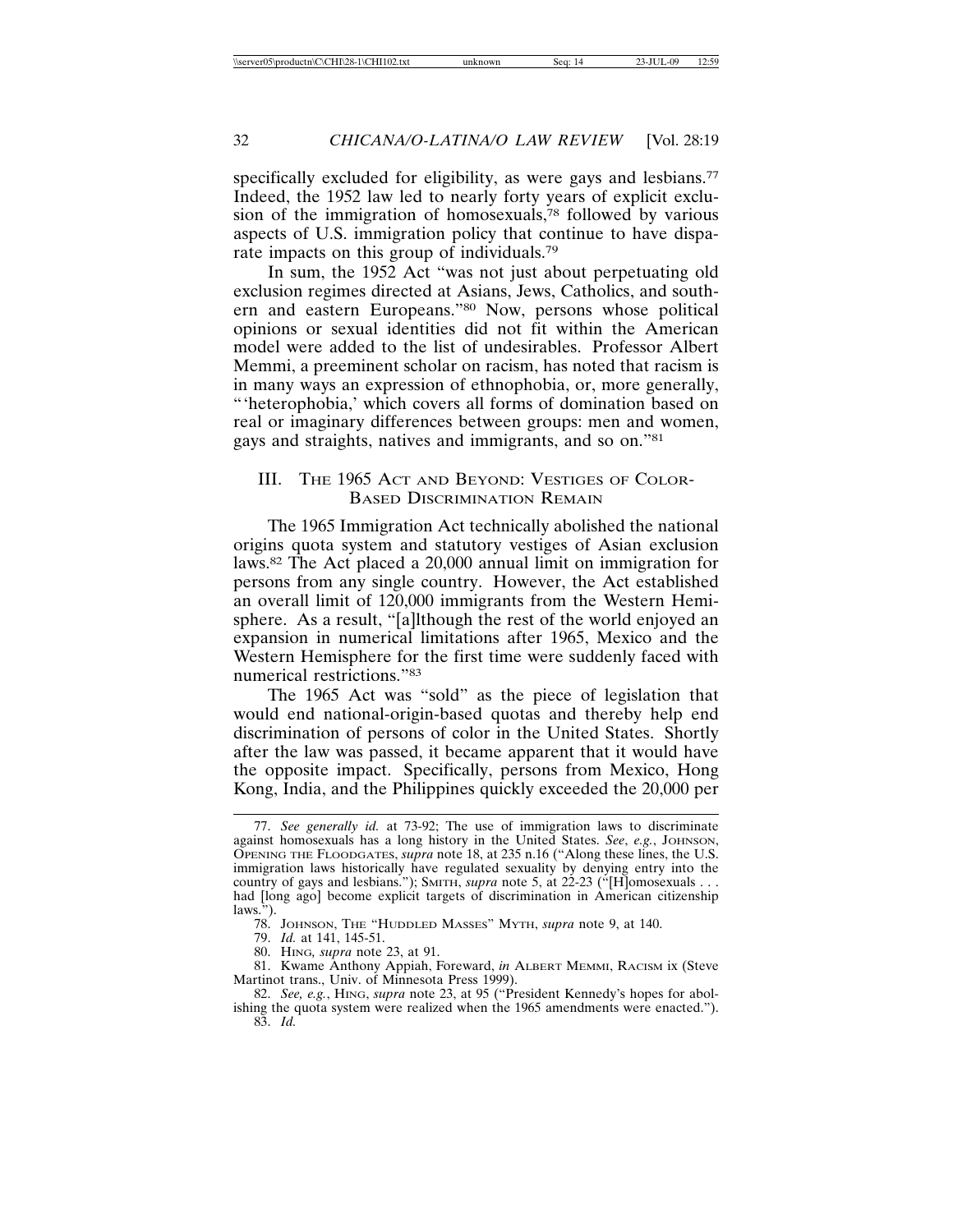country limitation and began to experience horrendous backlogs in visa quota availability—some as long as 10-15 year waits:

Even though [since 1965] the law is colorblind on its face, the modern U.S. immigration laws continue to have discriminatory impacts. People of color from the developing world, especially those from nations that send relatively large numbers of immigrants to the Unites States, are the most disadvantaged of all groups, especially those of a select few high-immigration nations. They suffer disproportionately from tighter entry requirements and heightened immigration enforcement. For example, under certain visa categories, many citizens from India, the Phillipines, and Mexico face much longer waits for entry into the United States than similarly situated noncitizens from other nations.84

Cases involving immigrants from Hong Kong are particularly striking. Because Hong Kong was a British Crown Colony, it was allocated only 5,000 visas per annum under U.S. law.85 In the twenty year period leading up to the July 1, 1997 handover of Hong Kong to the People's Republic of China, Hong Kong nationals who carried limited British passports began to look for places to immigrate in view of the looming change in sovereignty.86 Because of the paltry 5,000 per annum visa limitation in the United States, Hong Kong nationals faced waiting times as long as 15 years for a visa to the United States.<sup>87</sup> Since this was an obviously unacceptable option, they began to look to other countries, such as Canada, for immigration options. As a result, over 500,000 Hong Kong nationals immigrated to Canada between 1977 and 1997. During that same period, the United States never seriously considered increasing the Hong Kong quota to the regular 20,000 per country limitation. As a result, the United States lost out on Hong Kong immigrants and investors.88

<sup>84.</sup> JOHNSON, OPENING THE FLOODGATES, *supra* note 18, at 51.

<sup>85.</sup> *E.g.*, Carolyn Waller & Linda M. Hoffman, *United States Immigration Law as a Foreign Policy Tool: The Beijing Crisis and the United States Response*, 3 GEO. IMMIGR. L.J. 313, 352 (1989).

<sup>86.</sup> *E.g.*, *id.* at 351 (referring to the "issue of existing Hong Kong nationals anxious to leave the British Crown Colony before reversion to the PRC in 1997").

<sup>87.</sup> *E.g.,* Jesse I. Santana, *The Proverbial Catch-22: The Unconstitutionality of Section Five of the Immigration Marriage Fraud Amendments of 1986*, 25 CAL. W. L. REV. 1, 2 n.4 (1989).

<sup>88.</sup> Even specific efforts to increase investment from Hong Kong immigrants have not alleviated this problem, and the Canadian economy has continued to benefit from investments that never make their way into the U.S. *See, e.g.*, Robert C. Groven, Note, *Setting Our Sights: The United States and Canadian Investor Visa Programs*, 4 MINN. J. GLOBAL TRADE 271, 272 (1995) (noting that the U.S. Investor Visa program has "floundered, while the Canadian program continues to draw large numbers of cash-laden immigrants"). For a discussion of some of the other ways in which U.S. immigration policy has had a detrimental effect on the American economy, see *infra* Part IV.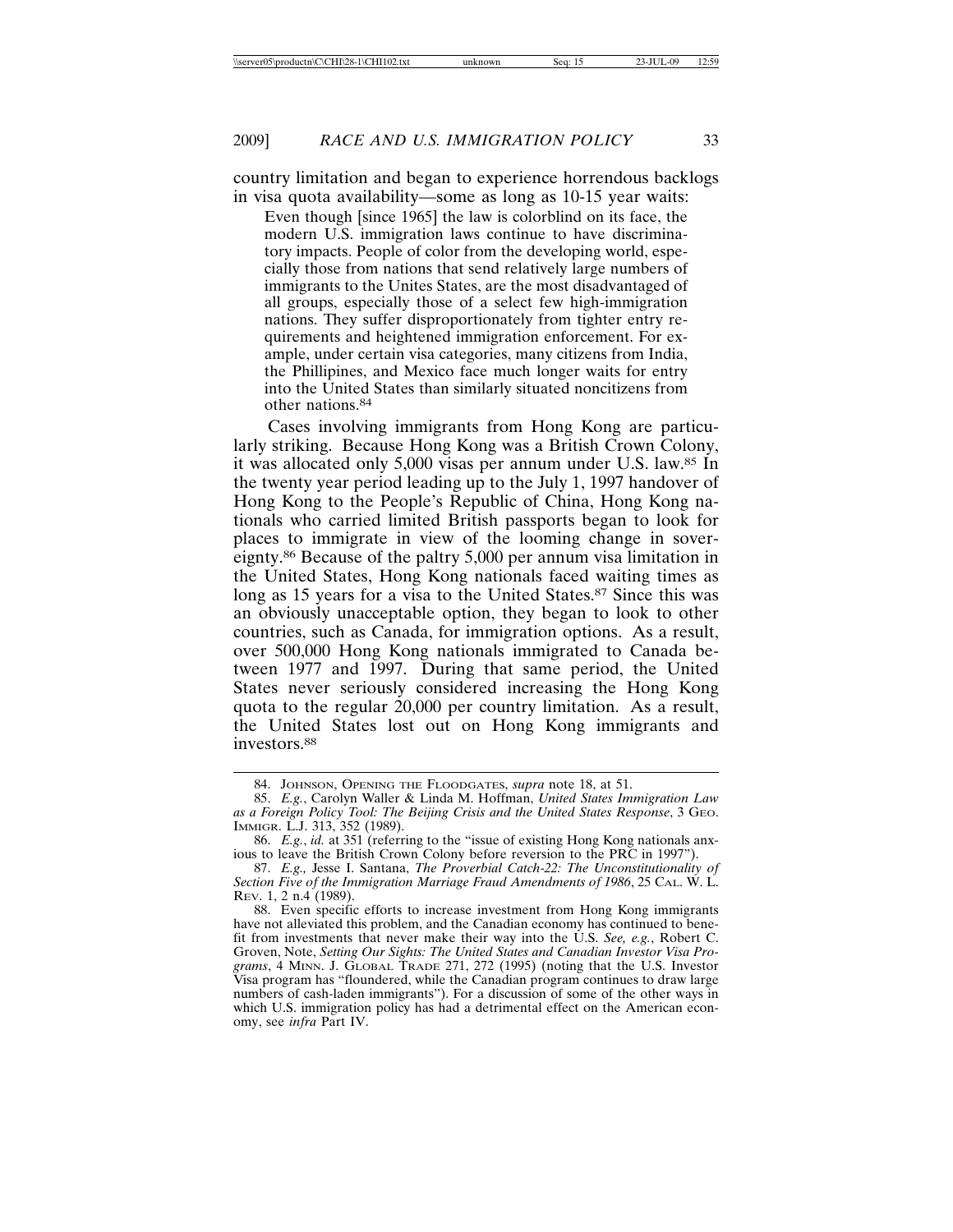In addition, the 1965 Act for the first time put in place a national Alien Labor Certification system. Under this system, workers who sought visas through skills or occupations were required to obtain a certification from the U.S. Department of Labor that their employment in the United States would not displace or negatively affect a U.S. worker. That system ultimately proved to be complicated, slow, and burdensome, and it reduced the number of employment-based workers who would have otherwise been eligible for a U.S. visa.

By 1976, the assault on foreign medical graduates reached peak levels. Foreign medical graduates ("FMGs") were recruited by U.S. residency training programs for one principal reason there were not enough U.S. medical graduates to fill all of the residency slots in the U.S., and the FMGs, many of whom had been doctors in their native countries for at least ten years, were a cheap source of labor. Nevertheless, Congress came to a contrary conclusion and passed the Health Professions Educational Assistance Act of 1976 to try to limit the amount of FMGs.89

The assault on FMGs came in two ways. First, the J-1 or Exchange Visitor Visa program was introduced. The program allowed FMGs to come to the United States on temporary J-1 visas to work in hospitals as medical residents and upon the completion thereof receive certification of residency training requirements in their respective medical specialties. There was one catch, however, and that was the two year foreign residency requirement listed in § 212(e) of the Immigration and Nationality Act, which required FMGs, after completion of their residencies, to return to their native countries for two years. Basically, our law said that now that we the United States have availed ourselves of your services, you must go home. After departing the U.S. and returning to their home countries to serve out the two year foreign residence requirement, many of the FMGs who sought to return to the U.S. found hostile officers at U.S. embassies. These officers refused to issue any kind of visa to the would-be returning FMGs.

The second primary assault on FMGs came with the imposition of the Visa Qualifying Exam ("VQE"). The VQE was designed to stem the flow of FMGs. Spearheaded by Senator Ted

<sup>89.</sup> *See, e.g.*, HING, *supra* note 23, at 96 (noting that when Congress passed the Act, it declared "that there was no longer a shortage of physicians and surgeons in the United States and that no further need existed for the admission of aliens to fill those positions"). Professor Hing goes on to note that in reality "FMGs were providing a critical service throughout the United States," and that the efforts behind the 1976 Act were reminiscent of efforts to exclude "the competition felt by white workers when Chinese, Japanese, and Asian Indian immigrant workers arrived in the United States from 1850 to 1917." *Id.*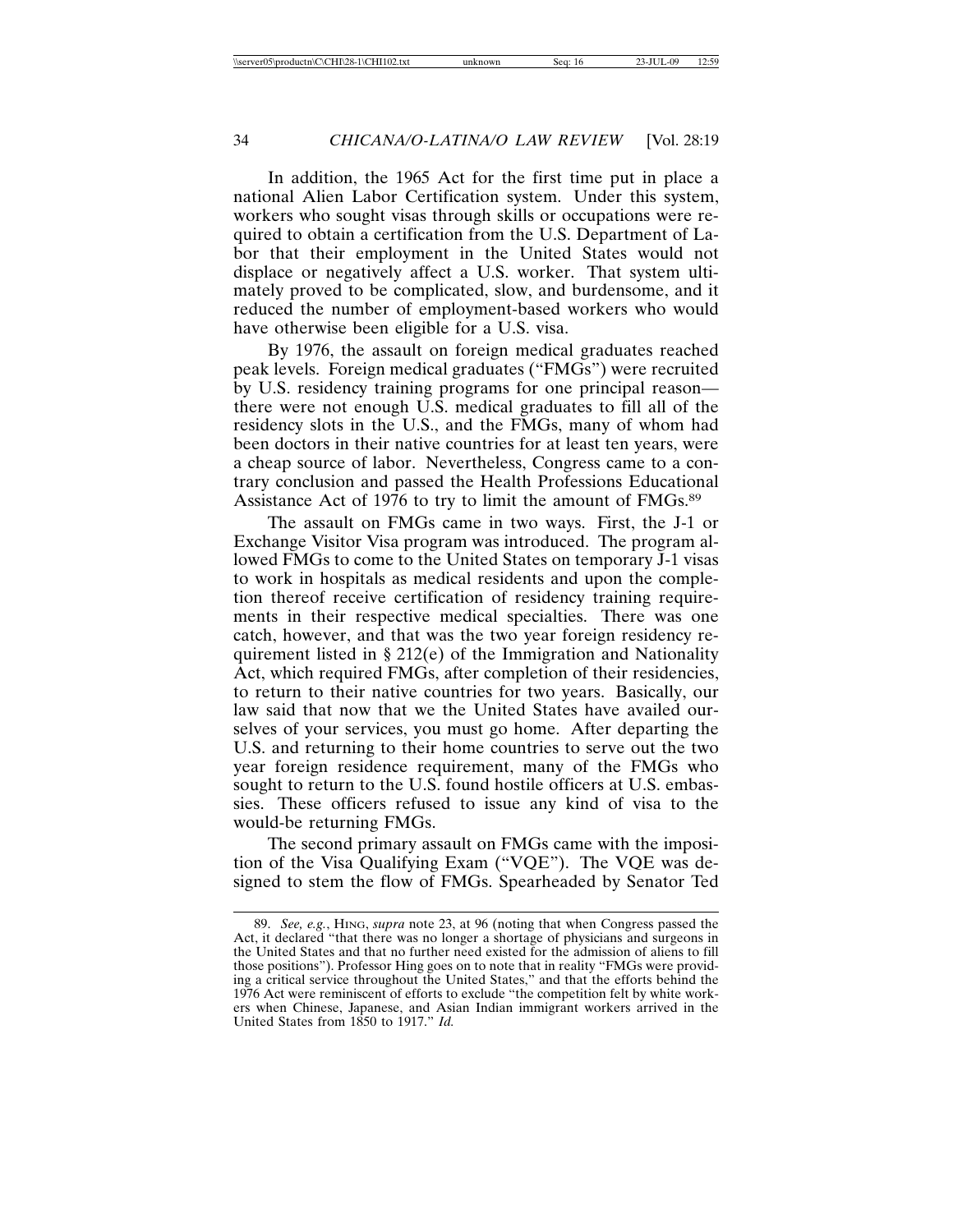Kennedy, the restrictions were seen as a way to ration healthcare. The idea was that if less doctors are available, wait times to see a doctor would increase and patients who now must wait weeks to see a doctor might either be well or no longer interested in seeing a physician when facing weeks of wait time.

The VQE also had a distinct racial component. The exam included a basic science component and an English skills portion. Physicians from Asia and Mexico, in particular, had extreme difficulty in passing the exam since their basic education was not conducted in English. Contrast this to doctors from the U.K., who had a much easier time with the exam. The exam was extremely unfair in one other respect. Many FMGs already in the U.S. possessed valid state licenses to practice medicine and were in the process of acquiring permanent residence status in the United States. The imposition of the VQE was an immigration requirement, not a licensure requirement. Hence, doctors who possessed valid state licenses and who were already practicing medicine were now faced with the immigration requirement of passing the new VQE, since otherwise they would not be eligible to become permanent residents.

By 1986, the surge in Latino and Asian immigration became significant.<sup>90</sup> Congress, reflecting uneasy sentiments about the rising levels of these immigrants, introduced what was known as "diversity" visas:

Although the country's population was still overwhelmingly white and of European descent, Congress added a little-publicized provision in the Immigration and Reform and Control Act to help thirty-six countries that had been "adversely affected" by the 1965 changes. To be considered "adversely affected," a country must have been issued fewer visas after 1965 than before. Thus, the list included such countries as Great Britain, Germany, and France, but no countries from Africa, which had sent few immigrants prior to 1965.91

Thus, the diversity program was not about diversity at all; rather, it was a carefully crafted piece of legislation designed to favor white applicants over persons of color.<sup>92</sup>

The new allocations under the diversity visa program were significant. Fifteen thousand visas were made available in addition to the 20,000 per country limitation. Persons qualifying for such visas needed no close family relatives in the United States

<sup>90.</sup> *See, e.g.*, *id.* at 100.

<sup>91.</sup> *Id.*

<sup>92.</sup> *See, e.g.*, JOHNSON, OPENING THE FLOODGATES, *supra* note 18, at 235 ("In operation, the diversity visa programs makes the immigration stream whiter than it would be were the system not in place.").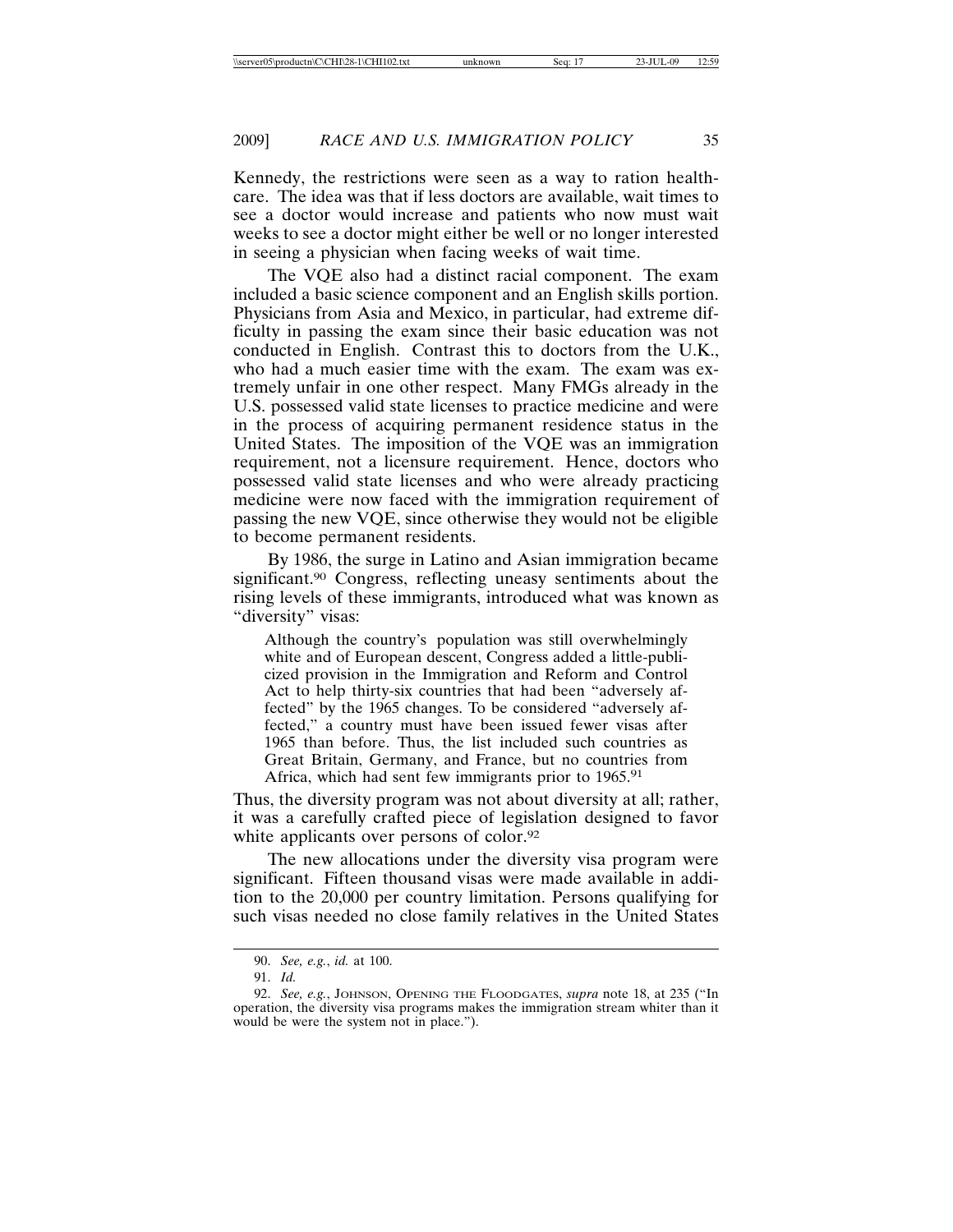or any special skills or advanced education.93 A high school diploma was enough, and applicants merely needed to send in a simple application to be selected from the diversity lottery.<sup>94</sup>

Four years after the introduction of "diversity" visas, Congress passed the Immigration Act of 1990. While legal immigration continued to be dominated by Asians and Latinos even after the enactment of the diversity lottery program, Congress was apparently intent on reducing Asian and Latino immigration.95 Congress sought to limit the number of visas allocated to such persons by restricting the family categories in the immigration system. This effort was spearheaded by one of the leading antiimmigration proponents in the history of the United States Senate, Senator Alan Simpson of Wyoming. Simpson had a long history in the Senate of introducing anti-immigrant legislation and continually typified and represented the white supremacist mentality of anti-immigrant forces within the country.96

The assault on persons of color intensified with the inauguration of the 42nd President of the United States, Bill Clinton. Soon after Clinton took office, he began to increase border control efforts to reduce illegal immigration from Mexico.<sup>97</sup> These efforts backfired and actually led to "more rather than less Mexican population growth in the United States,"98 as illegal immigrants crossed unpatrolled areas where they were less likely to be caught, and then were much less likely to return to Mexico once they made it to the U.S.99 The other major effect of Clinton's efforts was "a tripling of the death rate at the border."100 This increased death rate was not merely a regrettable side effect, but was in fact entirely foreseeable, and some even claim that the government's "policy was deliberately formulated to maximize the physical risks of Mexican migrant workers, thereby ensuring that hundreds of them would die."101

<sup>93.</sup> *See, e.g.*, HING, *supra* note 23, at 101.

<sup>94.</sup> Immigration Act of 1990, 8 U.S.C § 1153 (1990).

<sup>95.</sup> *See, e.g.*, HING, *supra* note 23, at 109, 111.

<sup>96.</sup> *See, e.g.*, *id*. (noting that Simpson had engaged in efforts "to reduce the Asian- and Latino- dominated family categories" and was interested in programs that "could attract *real* American stock—those who were not Asian or Latino").

<sup>97.</sup> Douglas S. Massey, *Backfire at the Border: Why Enforcement Without Legalization Cannot Stop Illegal Immigration,* CATO INSTITUTE'S CENTER FOR TRADE POLICY STUDIES, June 13, 2005, at 4, *available at* http://www.freetrade.org/pubs/pas/ tpa-029.pdf.

<sup>98.</sup> *Id.* at 12.

<sup>99.</sup> *Id.* at 1.

<sup>100.</sup> *Id.*

<sup>101.</sup> JOHNSON, OPENING THE FLOODGATES, *supra* note 18, at 112 (citing Jorge A. Vargas, *U.S. Border Patrol Abuses, Undocumented Mexican Workers, and International Human Rights*, 2 SAN DIEGO INT'L L.J. 1, 69 (2001)).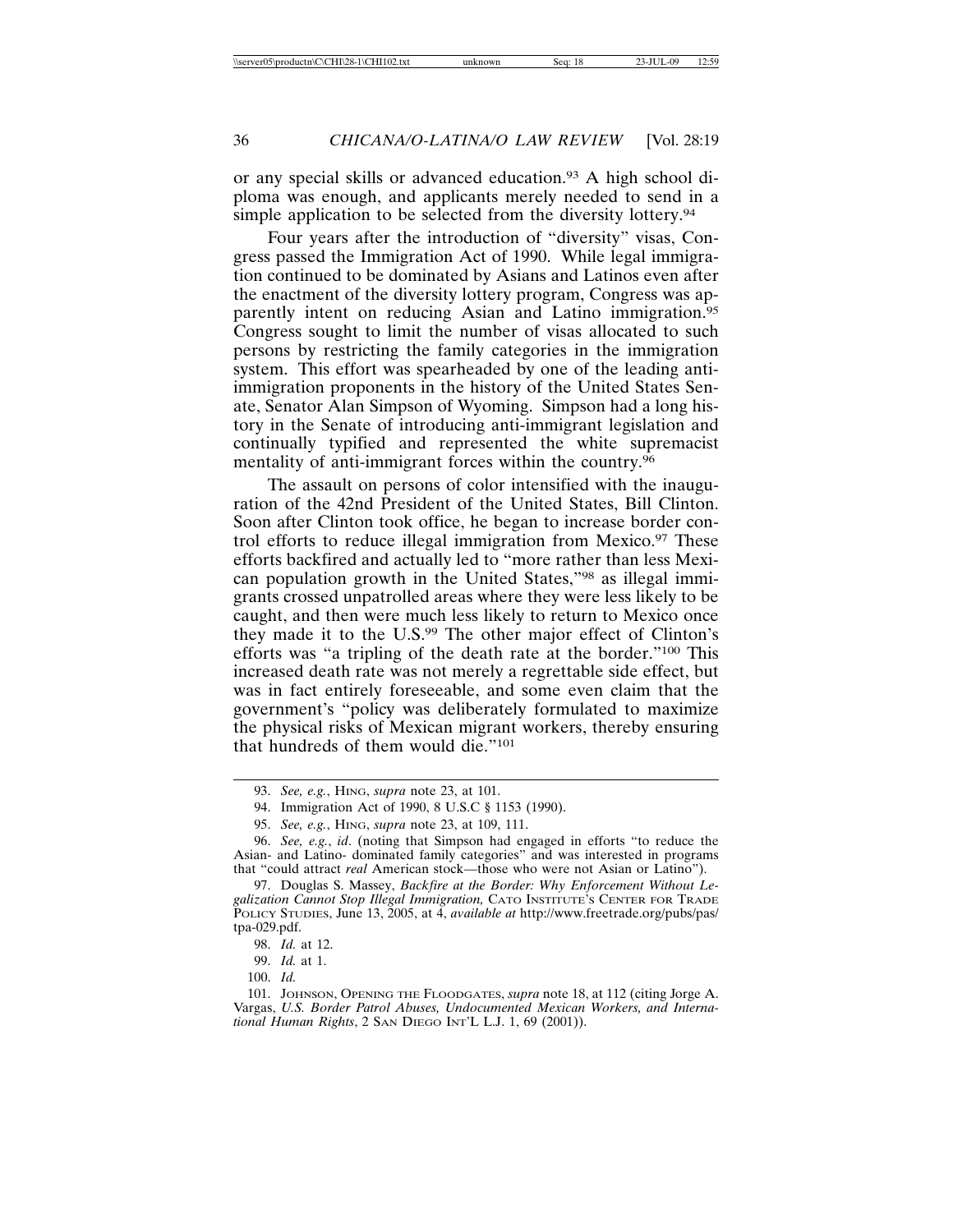On September 30, 1996, the Illegal Reform and Immigrant Responsibility Act was signed into law, with the strong backing of the Clinton administration: "Enacted in the shadow of the Oklahoma City bombing, and with the support of the Clinton administration and a Republican Congress, the Act was labeled the Illegal Immigration Reform Act . . . . However, the term 'illegal' was a misnomer because the main thrust of the law was all about restricting legal immigration, not only about controlling [illegal immigration]."102

The 1996 Act for all intents and purposes gutted the law of political asylum.103 First, it changed the law so that applicants were required to file their applications for asylum within one year of entry into the United States or forever lose their right to apply.104 However, merely getting into the country now became problematic as a result of the provisions of the 1996 Act. That law transferred power from the legal system to immigration officers at U.S. ports of entry (most of whom had little more than high school educations), who now had the power to make on-thespot adjudications of asylum applicants with no rights of appeal.105 This power to determine life or death consequences for thousands of would-be asylum applicants was an astonishing development,106 and yet it received almost no attention.

The effect of the 1996 Act on political asylum was only the opening salvo. The law included attempts by Congress to strip the federal courts of their jurisdiction to hear immigration cases. This "court-stripping" as it commonly known, is not new in the United States, but what was new was the extent to which the government would go to deprive immigrants of fundamental rights of due process.107

<sup>102.</sup> Donald S. Dobkin, *The Diminishing Prospects for Legal Immigration: Clinton through Bush*, 19 ST. THOMAS L. REV. 329, 331 (2006). Although the law focused primarily on restricting legal immigration, it did include some provisions to tighten border control between the U.S. and Mexico. *See* Douglas S. Massey, *Backfire at the Border: Why Enforcement Without Legalization Cannot Stop Illegal Immigration,* CATO INSTITUTE'S CENTER FOR TRADE POLICY STUDIES, June 13, 2005, at 4-5, *available at* http://www.freetrade.org/pubs/pas/tpa-029.pdf. Professor Massey notes that the legislation approved funding for the building of additional fences in San Diego and for purchasing new military technology and increasing the number of Border Patrol agents. *Id.* At the same time, the section of the legislation that called for tougher penalties applied to "smugglers, undocumented migrants, and *visitors who entered the country legally* but then overstayed their visas." *Id.* at 5. Again, we see that this legislation went far beyond simply increasing efforts to halt illegal immigrants from entering the country.

<sup>103.</sup> *Id.* at 332.

<sup>104.</sup> *Id. at* 329.

<sup>105.</sup> *Id.*

<sup>106.</sup> Donald S. Dobkin, *Court Stripping and Limitations on Judicial Review of Immigration Cases*, 28 Justice System J. 104 (2007).

<sup>107.</sup> *Id*. at 107.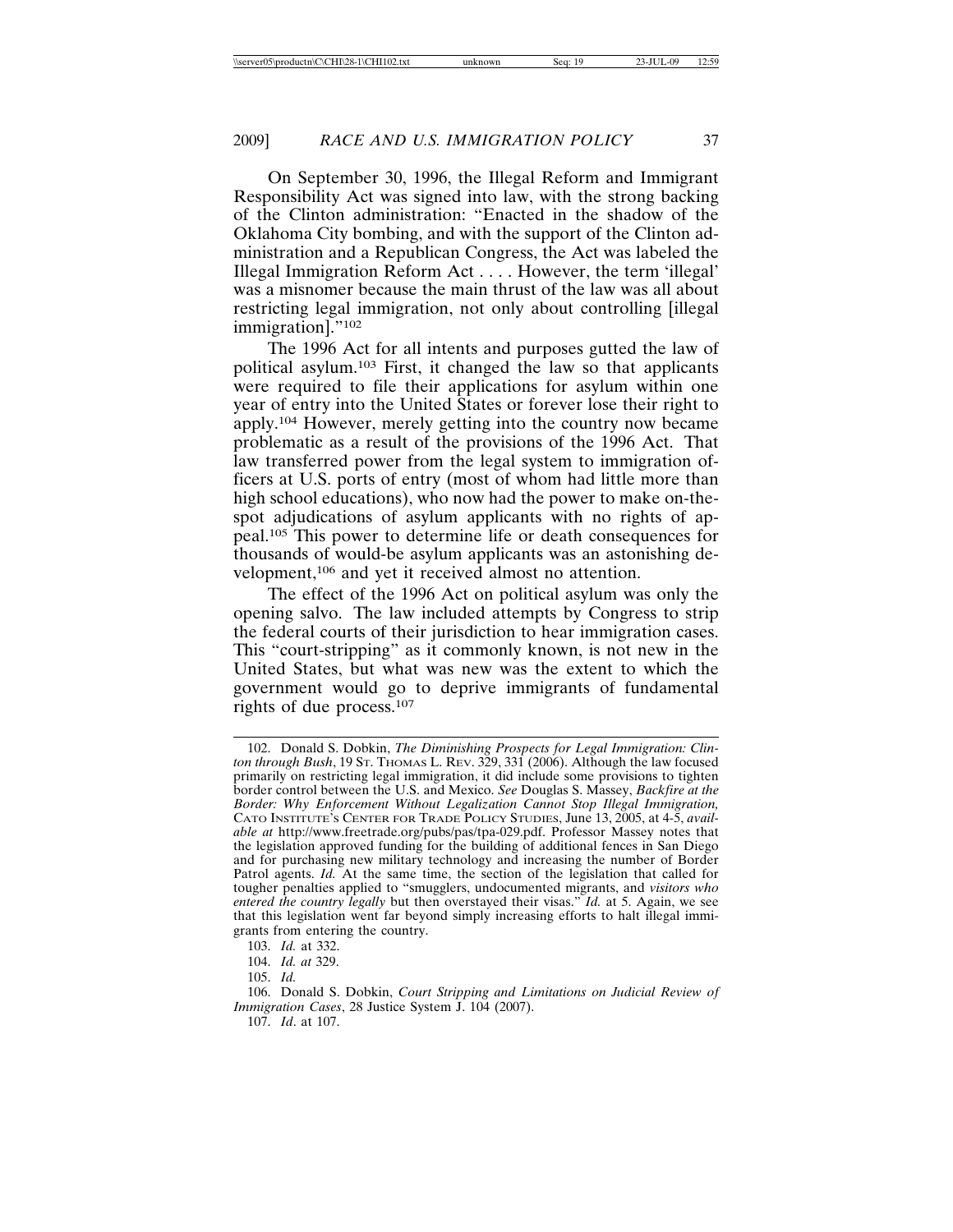This Act contained provisions that stripped the federal courts of their jurisdiction to hear immigration cases, which were considered to be "matters of discretion."108 This included appeals from decisions of immigration officers on everything from immigrant and non-immigrant visas to applications for student visas, visitor visas, and extensions of stay. As the law now stands, only a handful of circuits in the federal court of appeals system recognize the rights of aliens to have their cases heard in federal courts, while the overwhelming majority have sided with the government in depriving immigrants of their constitutional rights.<sup>109</sup>

Because state courts cannot "address the federal government's immigration policies[,] [s]tripping the federal courts of jurisdiction eliminates any judicial check whosoever."110 The result is a situation that I have previously described as "tantamount to a de facto elimination of judicial review."111

The lack of judicial review is particularly problematic in light of the fact that courts are often the best suited branch of government to address matters of discrimination, such as the racism that underlies much of what occurs in U.S. immigration law. In the famous footnote four of *United States v. Carolene Products Co.*, 112 the Supreme Court recognized that "discrete and insular minorities" present a special situation where the courts cannot simply defer without inquiry to the political process.<sup>113</sup> The Supreme Court has also explicitly stated that "[a]liens as a class are a prime example of a 'discrete and insular' minority for whom such heightened judicial solicitude is appropriate."114 Professor Erwin Chemerinsky has noted that courts must apply heightened scrutiny in these situations because "[p]rejudice and the history of discrimination make it less likely that racial and national origin minorities can protect themselves through the political process."115 In other words, intervention by the courts—meaning judicial review—is most needed when dealing with matters af-

<sup>108.</sup> *Id.*

<sup>109.</sup> *Id.*

<sup>110.</sup> Lucas Guttentag, *Immigration Reform: A Civil Rights Issue*, 3 STAN. J. CIV. RTS. & CIV. LIBERTIES 157, 161 (2007); *see also* JOHNSON, OPENING THE FLOOD-GATES, *supra* note 18, at 53 (citing Chae Chin Ping v. United States (*The Chinese Exclusion Case*), 130 U.S. 581, 606 (1989)) ("The *Chinese Exclusion Case*, which the Supreme Court has not overruled to this day, held that the political branches of the federal government have the unfettered discretion—denominated "plenary power"—to act in the field of immigration. The Court emphasized unconditionally that Congress's judgment is "conclusive on the judiciary." [The result was a] lack of any judicial check on the excesses of Congress . . . .").

<sup>111.</sup> Dobkin, *supra* note 106, at 107.

<sup>112. 304</sup> U.S. § 144 (1938).

<sup>113.</sup> *Id.* at , 152-53 n.4.

<sup>114.</sup> Graham v. Richardson, 403 U.S. 365, 372 (1971).

<sup>115.</sup> ERWIN CHEMERINSKY, CONSTITUTIONAL LAW: PRINCIPLES AND POLICIES 669 (Aspen Publishers 2d ed. 2002).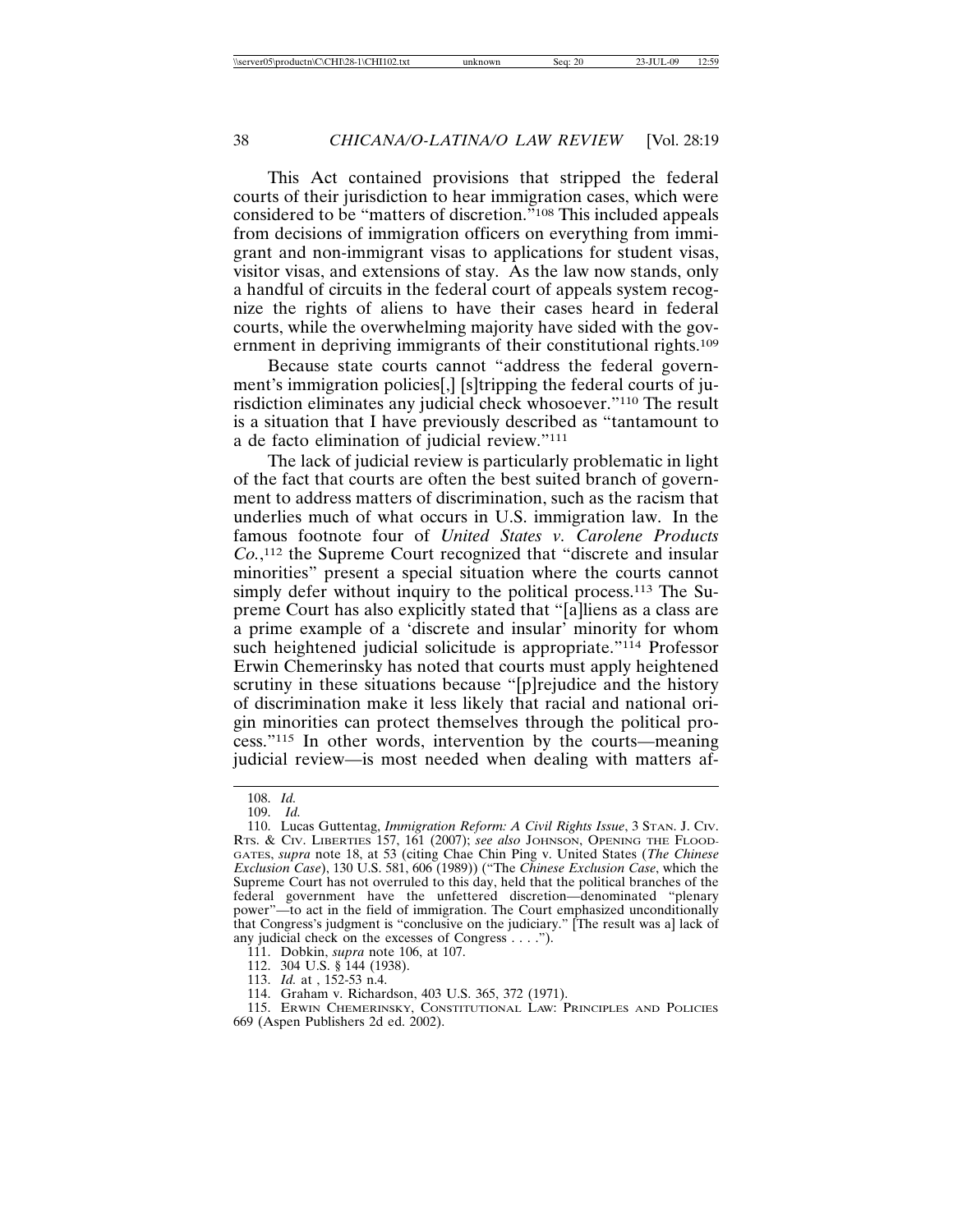fecting minority groups, such as immigrants. Thus, the lack of judicial review in this area is all the more troublesome.

# IV. THE EFFECTS OF RACE AND RESTRICTIVE IMMIGRATION POLICY

The current restrictive U.S. immigration policy—a policy that has been shaped, and continues to be shaped, by  $\text{race}^{116}$  has numerous detrimental effects. Aside from the obvious effects on immigrants, potential immigrants, and their family members, immigration restraints have also negatively impacted many others and could have devastating effects on the American economy.

Numerous commentators have noted that the American economy has suffered greatly from the current restrictive environment. As mentioned earlier, restrictive policies have led to foreign investment from countries such as Hong Kong entering Canadian and other markets, rather than supporting U.S. economic interests.117

Tourism provides an even clearer example. A recent interview with Jonathan Tisch, the chairman of the Travel Business Roundtable, noted that U.S. immigration is the "worst in the world" and has led to a sharp decline in tourism:

Tisch . . . believes that potential visitors consider trips to the America to be "problematic." This is making the U.S. culturally isolated and is also having a knock-on effect on the economy. "Travel is the number one industry in the world (according to World Travel & Tourism Council figures), but the US is not benefitting," he said. $118$ 

Tisch has called for "a fresh approach to tourism" that would involve "fewer visa restrictions."119

Another big worry about restrictive immigration policies is that these policies interfere with American businesses that depend upon a steady influx of foreign talent. The "undereducation of Americans" has at various times led to efforts by American businesses to relax immigration requirements so that they can bring in "highly skilled immigrants to satisfy a growing vacuum in the labor pool."120 In the instances where business interests succeeded in their lobbying efforts to convince Congress to allow more skilled immigrants to enter the country, it was usually done

<sup>116.</sup> *See supra* Parts II-III.

<sup>117.</sup> *See supra* note 88 and accompanying text.

<sup>118.</sup> Tom Chesshyre, U.S. Immigration "Worst in the World", TIMES ONLINE, Oct. 25, 2007, *available at* http://travel.timesonline.co.uk/tol/life\_and\_style/travel/ news/article2739096.ece.

<sup>119.</sup> *Id.*

<sup>120.</sup> HING, *supra* note 23, at 108.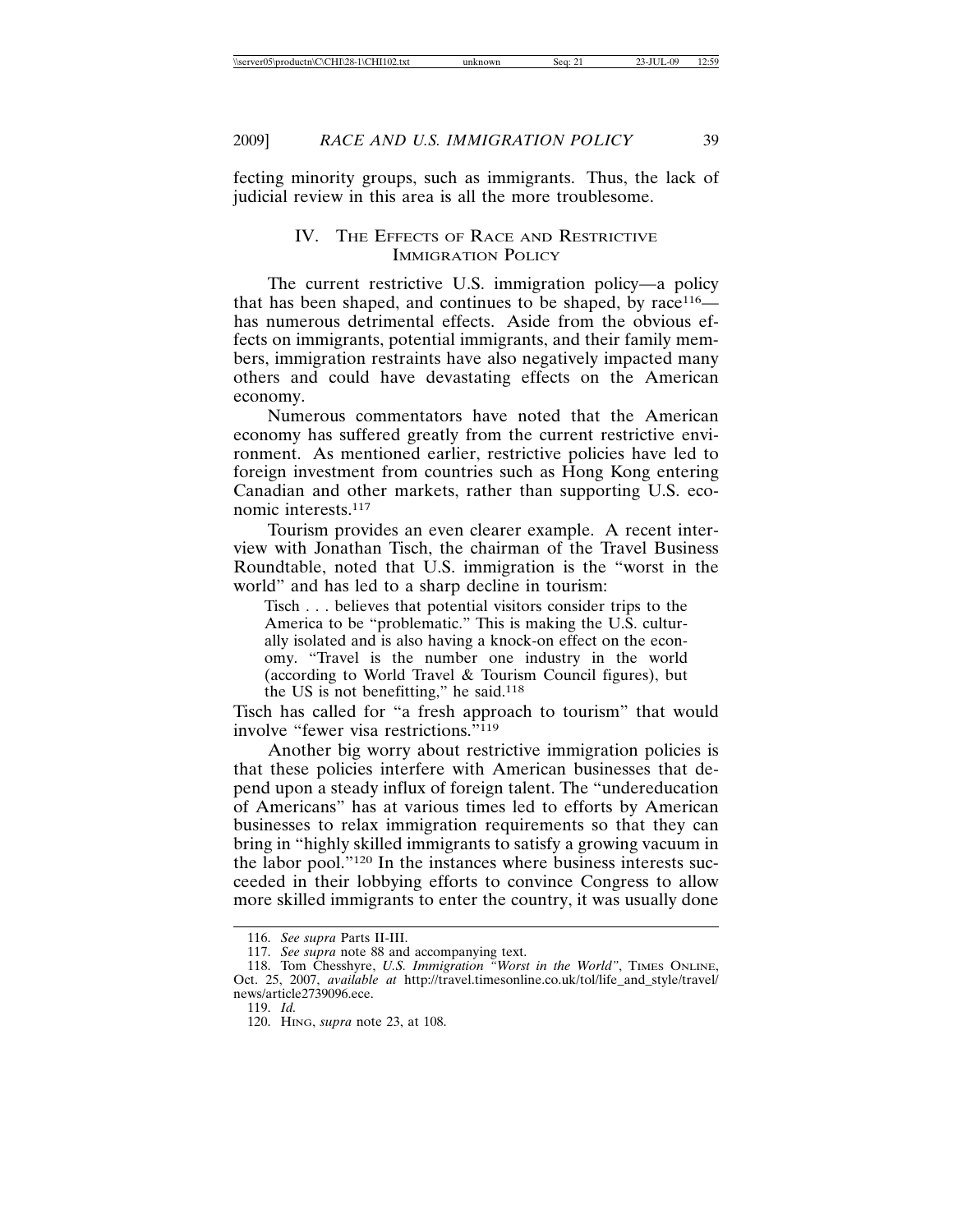in a way that excluded persons of color: "Whatever reform came about, it was always with an eye toward what color or ethnic background qualified immigrants would bring, rather than simply what skills they could offer."<sup>121</sup> Still, in the past, Congress (whatever its motives may have been) was at least willing to entertain the possibility of facilitating an influx of foreign talent, whereas now the business community cannot hope for any such measures, and foreign scientists and engineers are increasingly choosing to work in other countries. Professor Richard Florida has noted that in the post-September 11 climate, visa and green card restrictions, combined with an isolationist foreign policy, has led to a sharp decline in the amount of foreign talent entering the country: "In effect, for the first time in our history, we're saying to highly mobile and very finicky global talent, 'You don't belong here.''<sup>122</sup>

This restrictive environment has led to massive drops in the number of foreign students applying to study in the U.S., as well as declines in the number of visiting scholars and foreign researchers.123 Difficulties in getting visas for foreign scientists has led to decisions to host major scientific conferences in other countries, and "for the first time in modern memory—perhaps in the history of our country—top scientists and intellectuals from elsewhere are choosing not to come here."124

Restrictive immigration policies have even more direct financial consequences on the American economy: "Visa delays alone have cost U.S. businesses roughly \$30 billion in two years, according to a June 2004 study . . . ."125 Major companies such as Exxon Mobil have decided to set up conference offices in London to meet with foreign nationals because U.S. visas have become too hard to obtain. In all of these ways, current U.S. immigration policy has become a major impediment to future progress.

#### **CONCLUSION**

U.S. immigration policy has been—and continues to embrace—racial considerations. The U.S. has rejected color-based discrimination in many other areas, and yet vestiges of historical racism continue to prevail in modern immigration policy. This state of affairs is all the more worrisome given that these same policies have numerous negative effects on the country as a

<sup>121.</sup> *Id.* at 111.

<sup>122.</sup> RICHARD FLORIDA, THE FLIGHT OF THE CREATIVE CLASS 115 (Harper Collins 2005).

<sup>123.</sup> *Id.* at 111.

<sup>124.</sup> *Id.* at 121.

<sup>125.</sup> *Id.*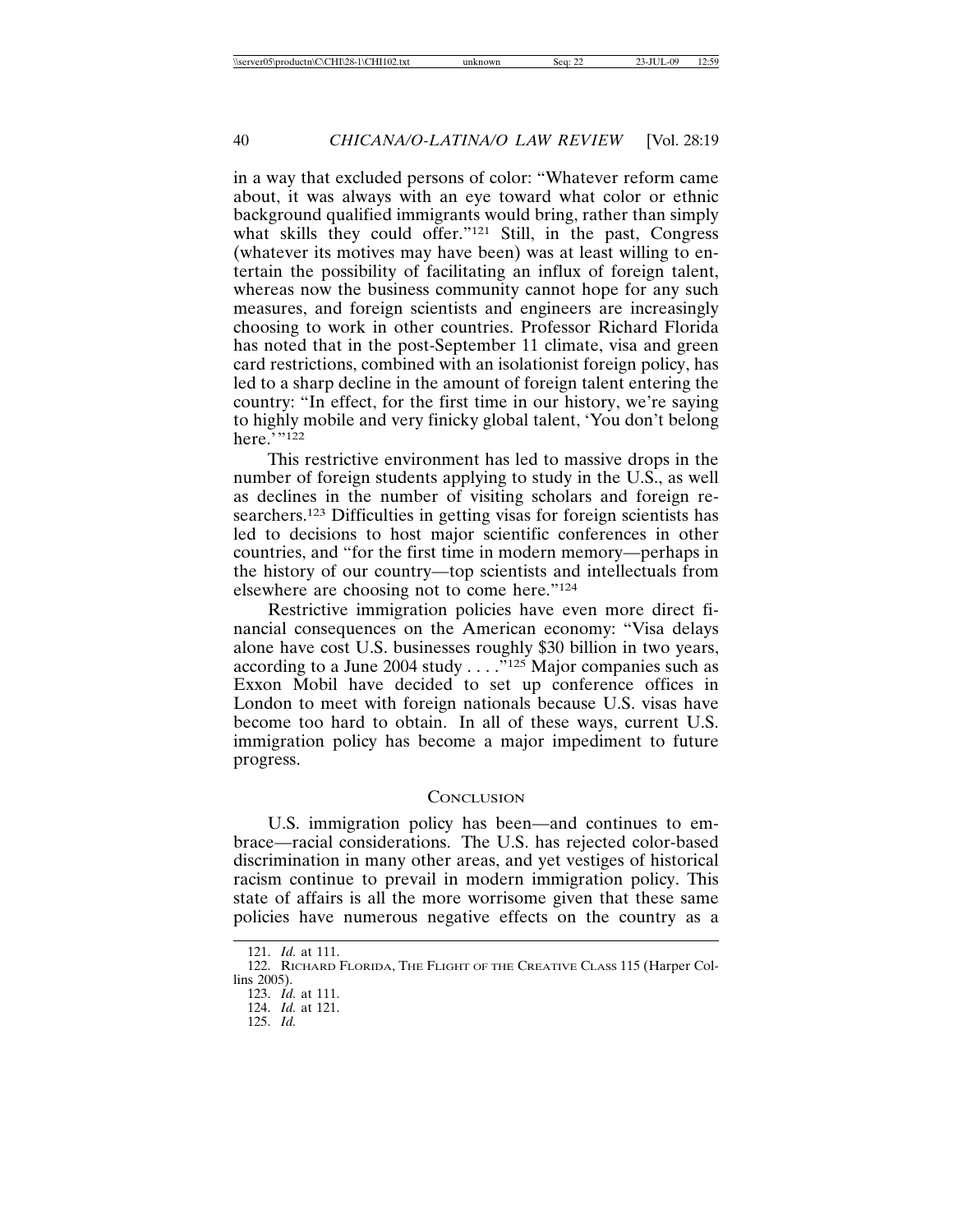whole. In this sense, the American economy cannot afford to continue the restrictive immigration policies that are now in place.

The U.S. needs to change its current immigration policy to work toward eliminating the vestiges of ant-immigrant racism that currently prevails. This means, at the very least, relaxing visa and green card requirements, as well as streamlining these processes to eliminate long delays. Some scholars advocate going much further and adopting a general "open borders" approach to immigration.126 Whatever approach the U.S. decides to take, it must be done in a way that is sensitive to the lasting effects of color-based discrimination. Racism has permeated U.S. immigration policy for centuries, and it will likely take a long time to undo all that has been done. To succeed in this endeavor, the U.S. will need help from all branches of government, including the courts, which will need to find ways to reinstate judicial review over important immigration matters. Only then can we hope for a more reasonable approach to U.S. immigration policy.

<sup>126.</sup> *See, e.g.*, Kevin R. Johnson, *Open Borders?*, 51 UCLA L. Rev. 193 (2003).